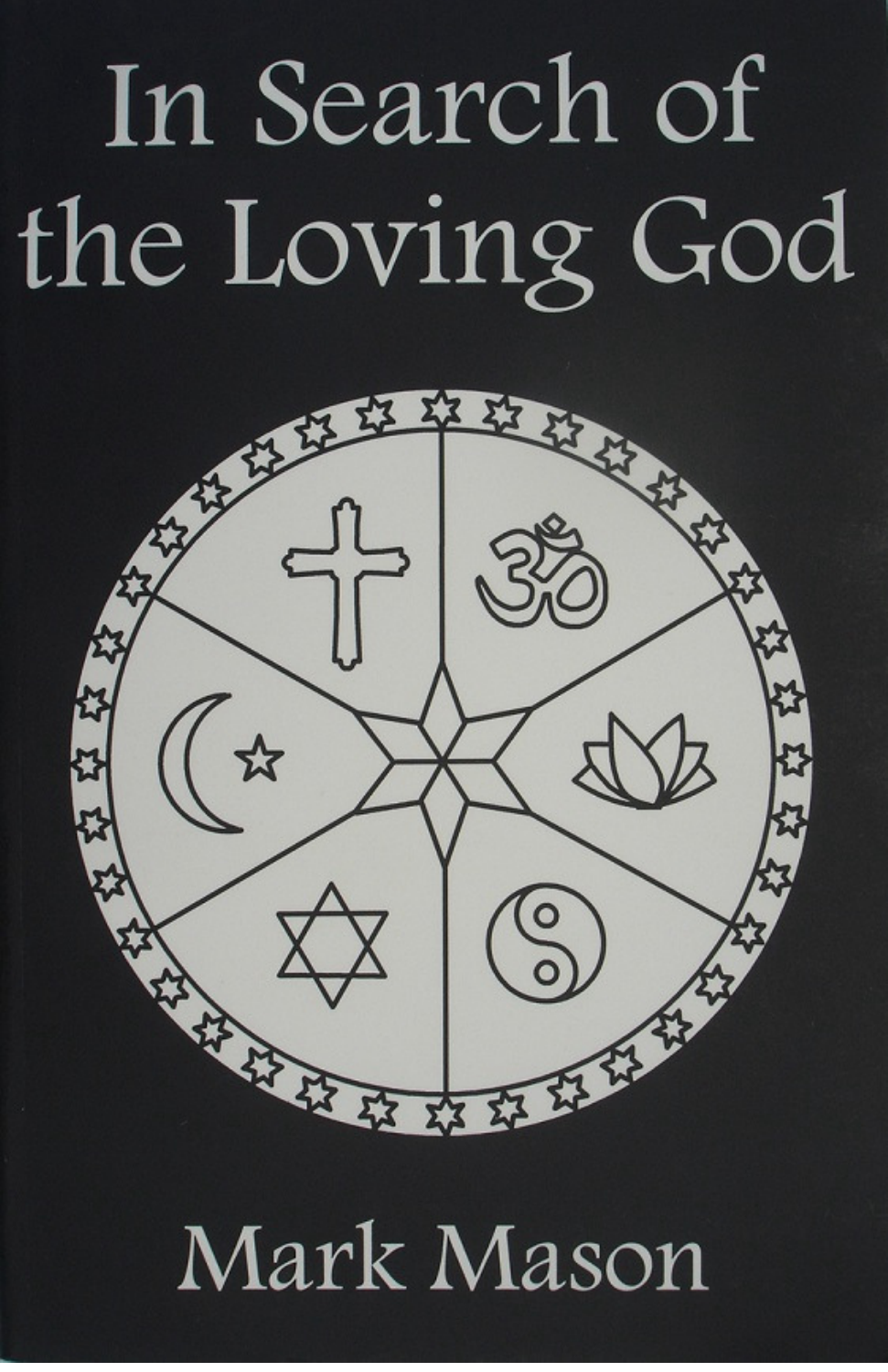# **In Search of the Loving God**

#### **Two Sample Chapters**

Resolving the past traumas of Christianity, and bringing to light its healing spirit

Mark Mason

*Dwapara Press Eugene, Oregon*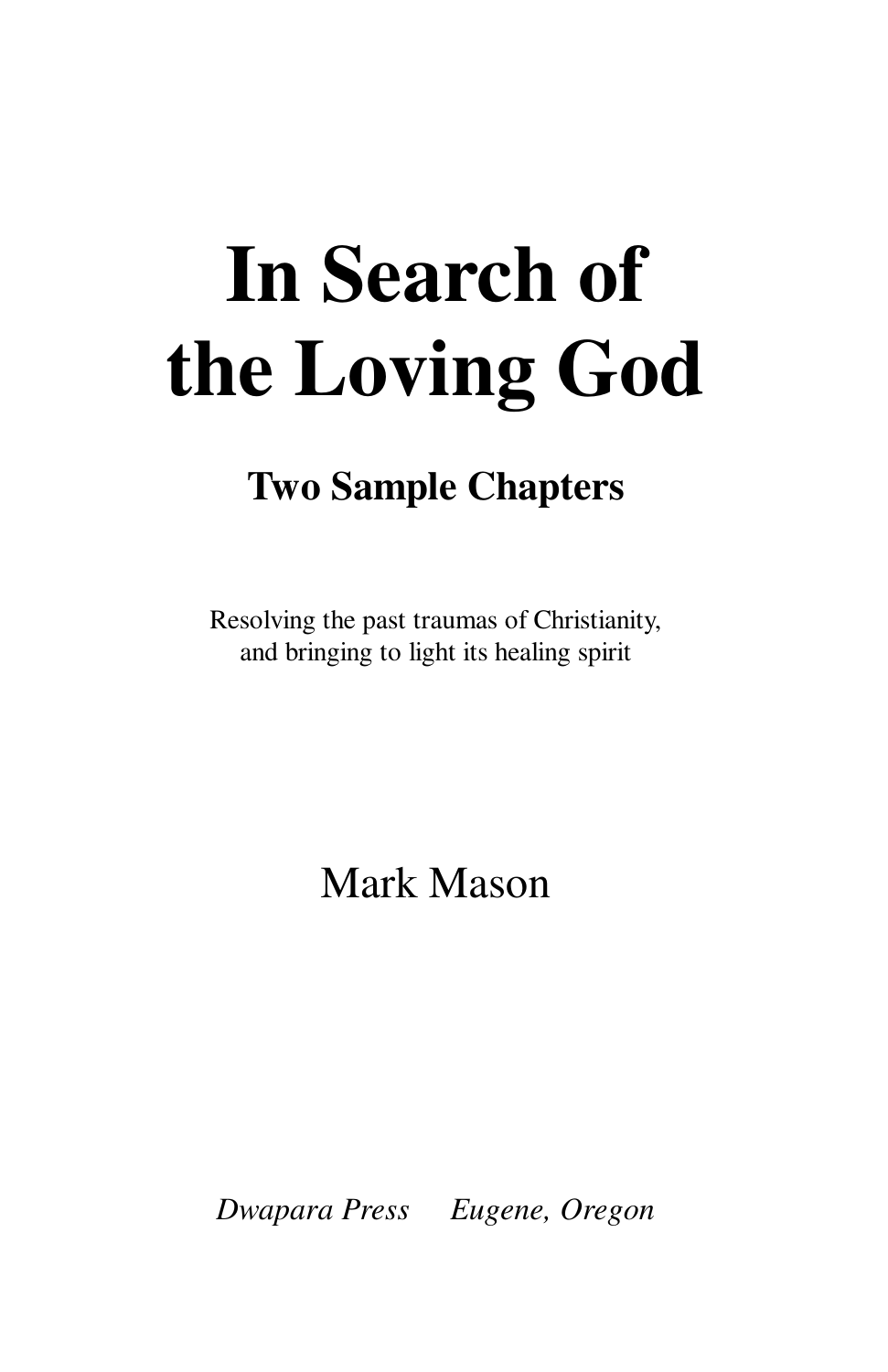#### **In Search of the Loving God**

Copyright © 1997, by Mark Mason. All rights reserved.

No portion of this book may be reproduced or used in any form, or by any means, without prior written permission from the publisher.

First Printed November 1997 10 9 8 7 6 5 4 3 2 1 Printed in the United States of America

#### **Publisher's Cataloging-in-Publication Data**

Mason, Mark, 1953- In search of the loving God : resolving the past traumas of Christianity, and bringing to light its healing spirit / Mark Mason. — 1st ed. p. cm. Includes bibliographical references and index. ISBN 0-9658477-4-8 1. God—Love. 2. Theology, Doctrinal—History. 3. Christianity and other religions. 4. Church History. 5. Salvation. I. Title. BT140 M37 1997 231'.6 QBI97-40847

Library of Congress Catalog Card Number: 97-68386

*Dwapara Press*  30160 Fox Hollow Rd., Eugene, Oregon 97405 The author may be contacted by e-mail

at: mark@markmason.net

All Scripture quotations in this publication, unless otherwise noted, are from the Holy Bible, New International Version. Copyright © 1973, 1978, 1984 by International Bible Society.

Some Scripture quotations, where noted, are from THE JERUSALEM BIBLE, copyright © 1966 by Darton, Longman & Todd, Ltd. and Doubleday, a division of Bantam Doubleday Dell Publishing Group, Inc. Reprinted by permission.

Acknowledgment of all other quoted material is made on the Credits page, overleaf. I thank all these publishers for their kind permission.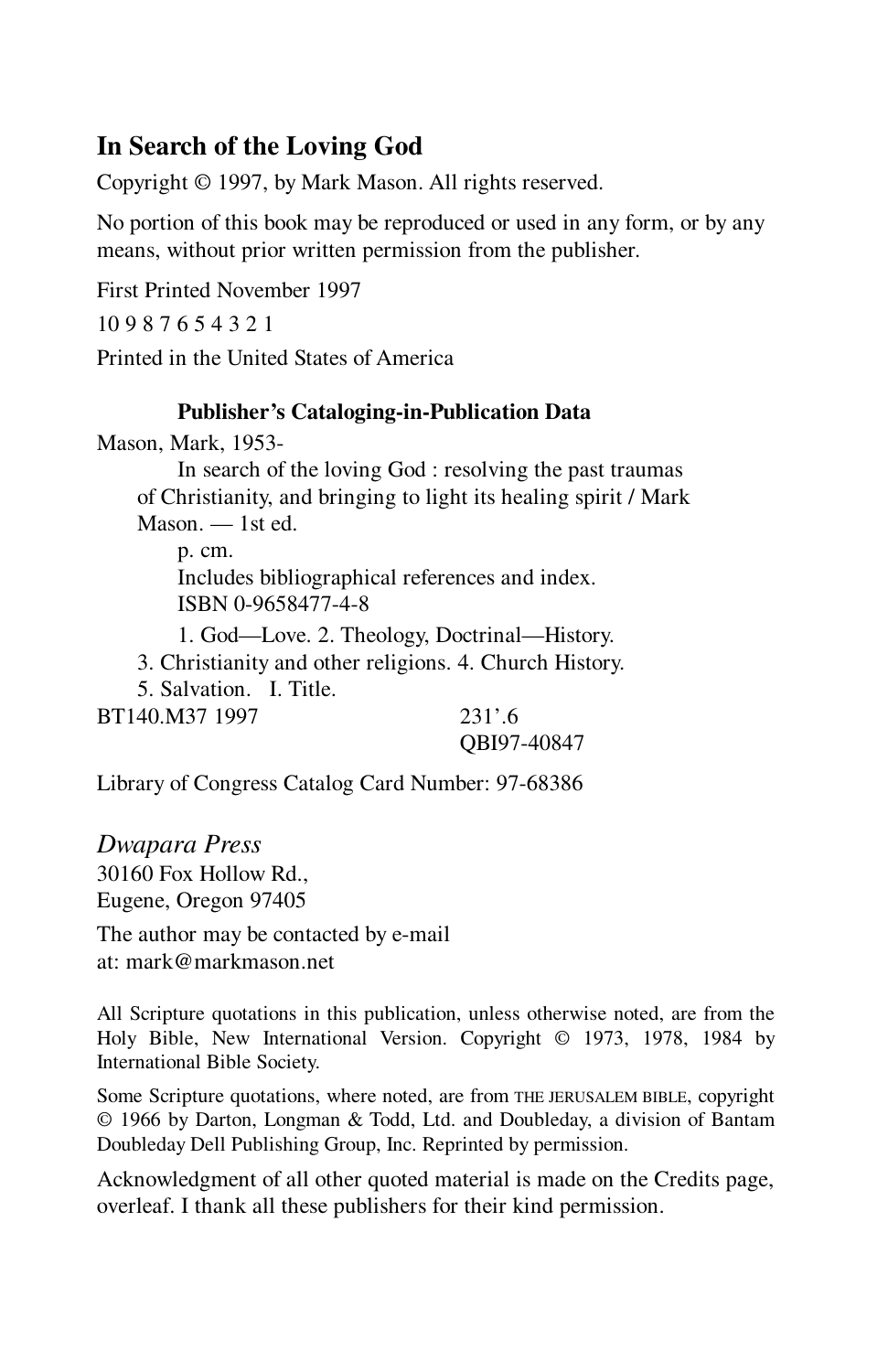Dedicated to a society come of age.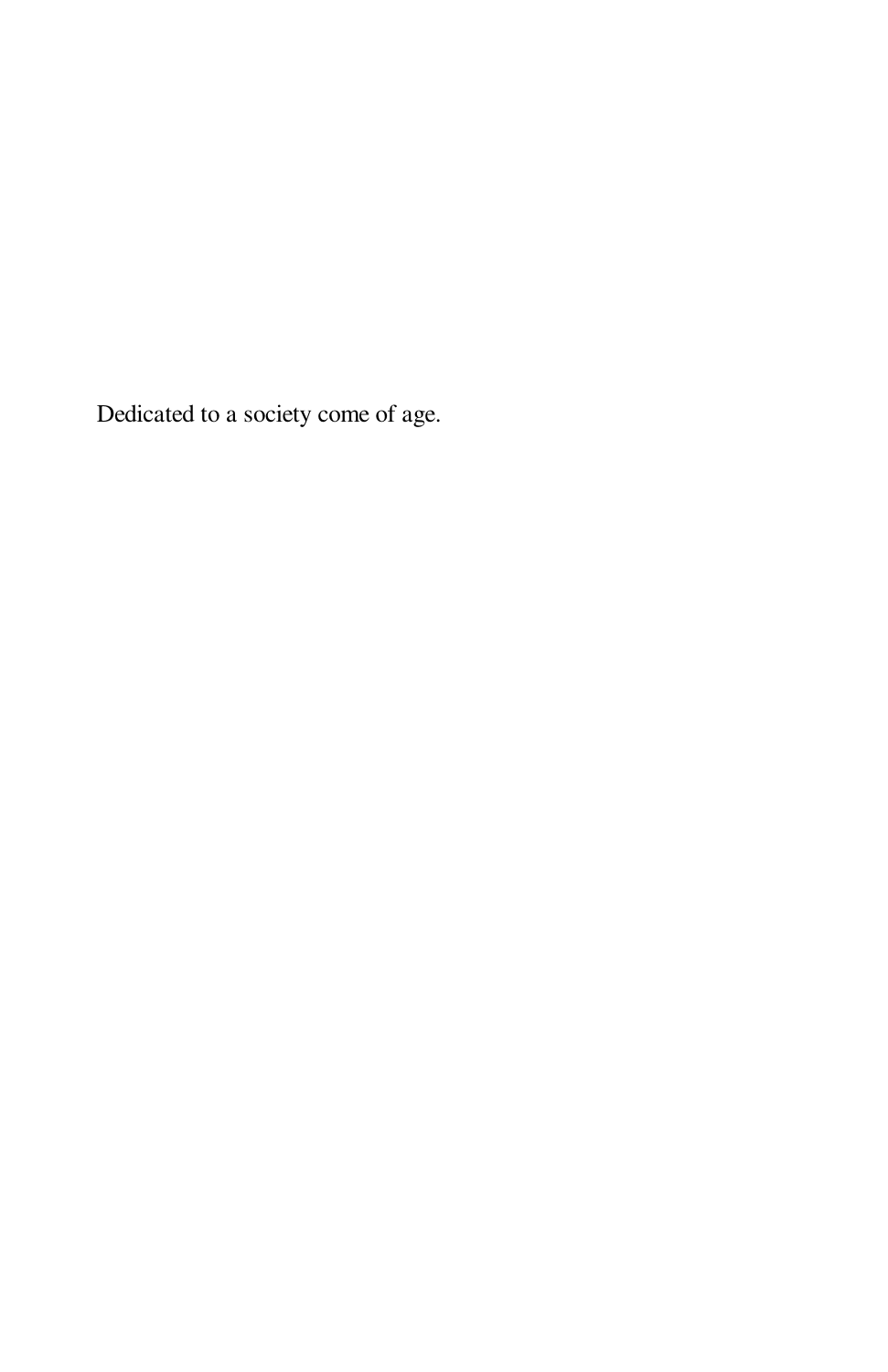#### **Credits:**

Self-Realization Fellowship, for permission to use quotes from Paramahansa Yogananda and Sri Yukteswar from Paramahansa Yogananda's books *Autobiography of a Yogi, The Divine Romance, Songs of the Soul* and *Spiritual Diary,* and a quote from Sri Daya Mata from *Self-Realization Magazine.*

Colin Smythe Ltd, for permission to quote four lines from *Medieval Irish Lyrics* by James Carney (Dolmen Press, 1967).

Thames & Hudson Ltd, for a quote from *The Crucible of Christianity* by Arnold Toynbee. Copyright © 1969 by Arnold Toynbee.

Hodder & Staughton, for quotes from *Crack In the Wall* by Jackie Pullinger. Copyright © 1989 by Jackie Pullinger. Reproduced by permission of Hodder & Staughton Ltd./New English Library Ltd.

New Statesman Magazine for quotes from "God the Sod" by Jeanette Winterson, May 10, 1991.

Vedanta Society of Southern California, for quotes from *The Sermon on the Mount According to Vedanta,* by Swami Prabhavananda, and *Bhagavad-Gita, The song of God,* by Swami Prabhavananda and Christopher Isherwood.

Crystal Clarity Publications for a quote from *The Path* by Swami Kriyananda.

Lennard Publishing, for quotes from *Are These the Words of Jesus?* by Ian Wilson (1990).

The World Community for Christian Meditation, for quotes from their publicity material and the writings of Laurence Freeman.

Simon & Schuster, for quotes from *Why I am Not a Christian* by Bertrand Russell. Copyright 1957 by George Allen & Unwin Ltd. Reprinted by permission.

*The Lost years of Jesus* by Elizabeth Clare Prophet. Copyright © 1984, 1987 Summit University Press, P.O. Box 5000-5000, Corwin Springs, Montana U.S.A. All rights reserved. Used by permission of Summit University Press.

3 QUOTES from *The Religions of Man* by HUSTON SMITH. Copyright © 1958 by Huston Smith. Copyright renewed 1986 by Huston Smith. Reprinted by permission of HarperCollins Publishers, Inc.

A QUOTE from *A Return to Love* by Marianne Williamson. Copyright © 1992 by Marianne Williamson. Reprinted by permission of HarperCollins Publishers, Inc.

A quote from *The Dead Sea Scrolls in English* by Geza Vermes (Third Edition 1987) Copyright © Geza Vermes, 1962, 1965, 1968, 1975, 1987. Reproduced by permission of Penguin Books, Ltd., Harmondsworth, UK.

A quote from *Islam* by Alfred Guillaume (Second revised edition 1956) Copyright © the estate of Alfred Guillaume, 1954, 1956. Reproduced by permission of Penguin Books, Ltd., Harmondsworth, UK.

Quotes from *Christianity and Other Religions* edited by John Hick and Brian Hebblethwaite (Collins Fount, Glasgow, 1980). Reprinted by permission of HarperCollins Publishers Ltd.

Portion from *A Course in Miracles* ® © 1975 Reprinted by Permission of the Foundation for Inner Peace, Inc. P.O. Box 598 Mill Valley, California 94942.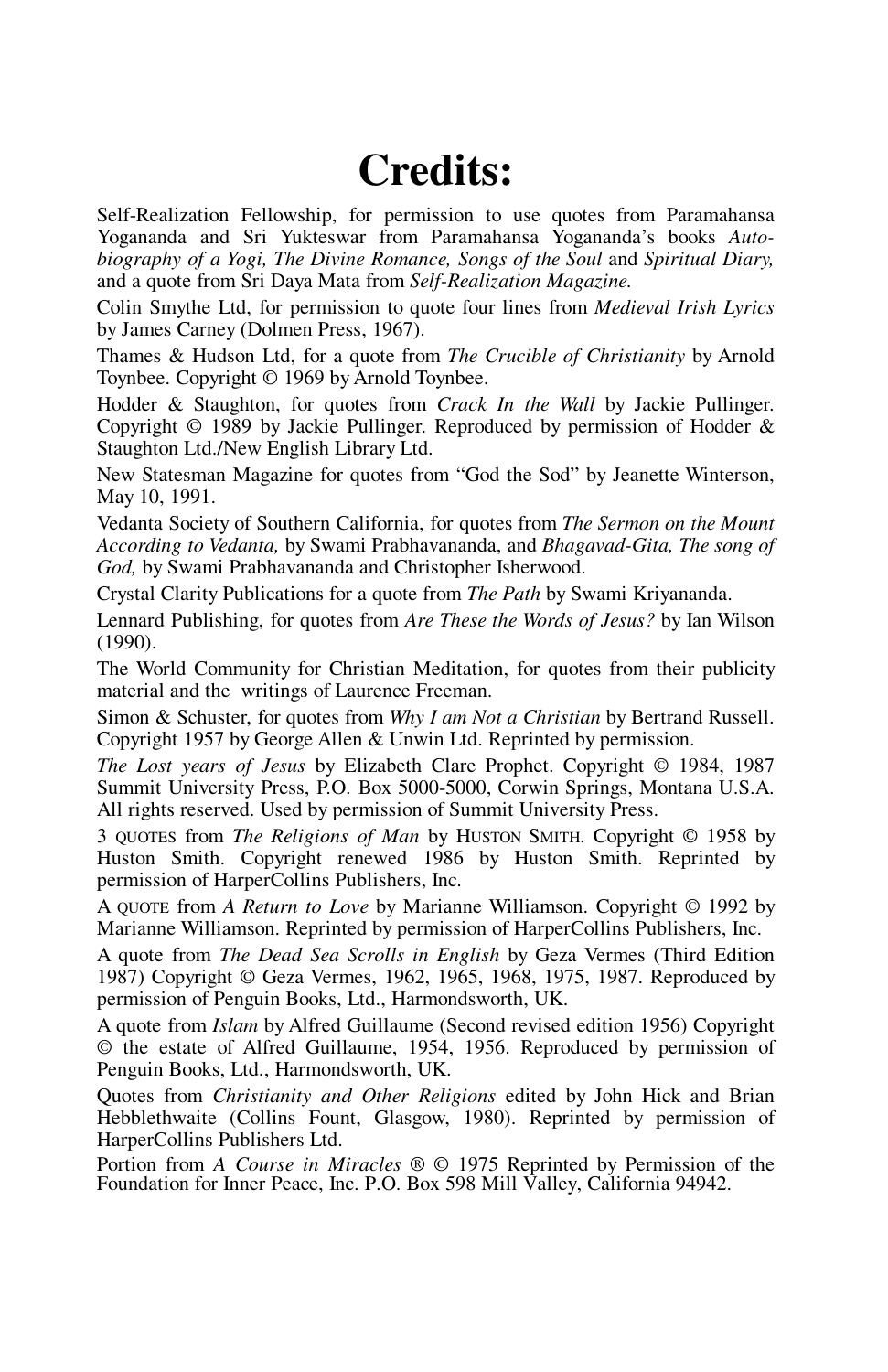# **Acknowledgments**

When I started writing this book, I had the idea that writing is a solitary pursuit. Once I had finished it, revising it many times, and including into it suggestions made by people who kindly read it and encouraged me to persevere and make sure it was published, I realized writing is in many respects a cooperative effort. I could not have completed and published this book without the help I have obtained from many people. My thanks and appreciation go out to all of them.

 Those whose help and encouragement have been crucial to this book are: my wife Joanne, my father, my mother, Bob Decker, John Lawrence, Kaya Stasch, Peter Stasch, Marcia Hildreth, Cynthia Blanche, Frank Steinke, Ian Baynes, Ron Ngata, and Kate Blanche.

 Many others have helped me in important ways during the years I have been writing this book and endeavoring to get it published, either directly with the book, or in other ways which made it possible for me to continue with the project. I would also like to thank them. They include: Yvonne Baynes, Helen Blanche, Joseph Boehle, Jane Dillon, Bev Doak, Joan Evans, Cathy Fields, Paul Finkel, Marguretta Gannon, Barbara Ghem, Adam Handwerger, Marilyn Hartmann, Nick Hodgson, Marcia Jerath, Adam Kreindel, Karen Lawrence, Trish Lees, Amber Mailer, Rosalind Mailer, Isobel Morel, Julie Morrison, Adam Neidig, Kaethlyn Nimmick, Jeff Pasternack, Ian Potterton, Prema de Silva, Roxanne Purdy, Patty Sanders, Janelle Schaefer, Alan Smith, Margaret Smith, Annette Swanton, Terry Sweeney, Alicia Uteg, and Eve Woodward.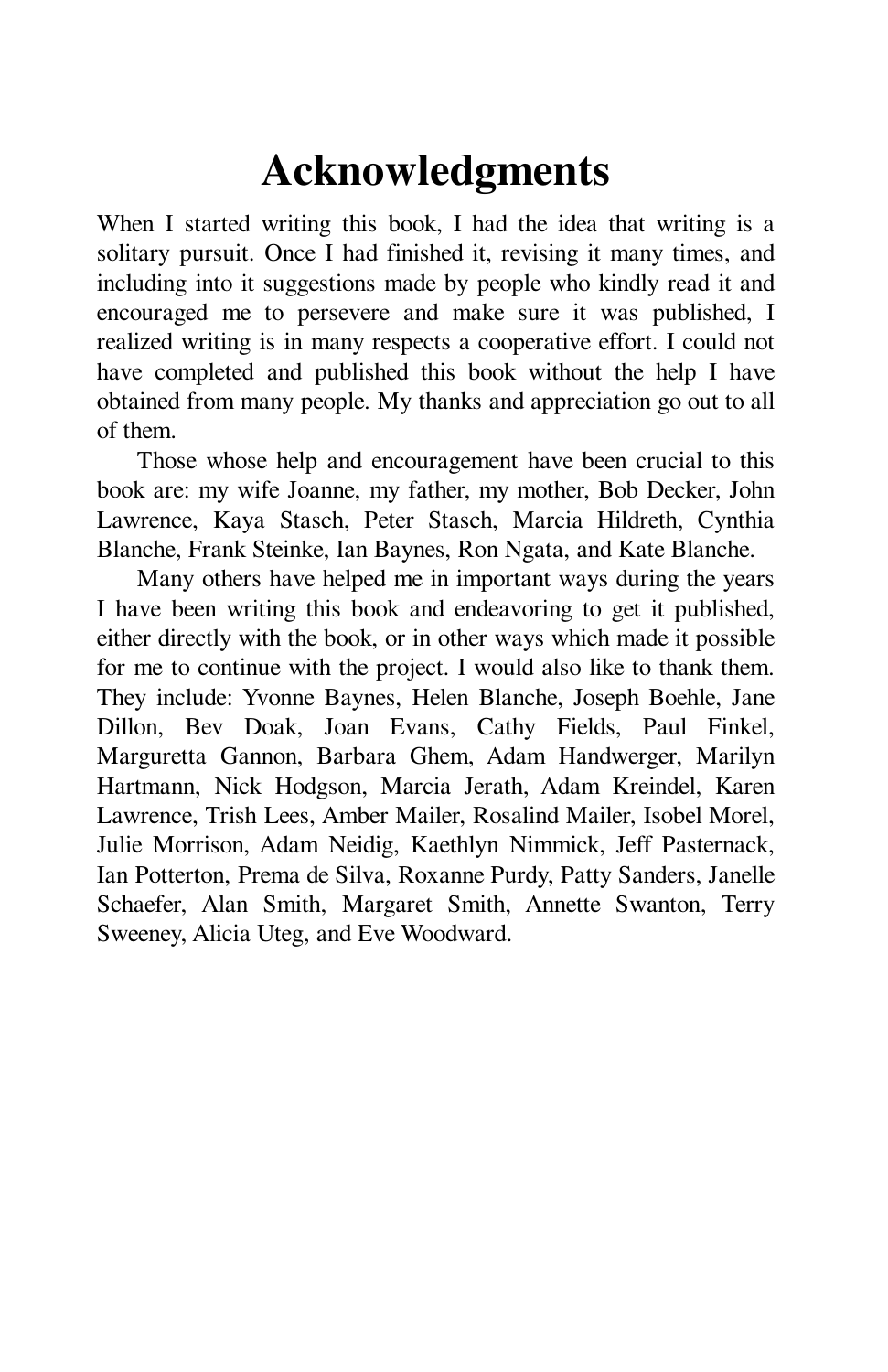What has been passing for Christianity during these nineteen centuries is merely a beginning, full of weaknesses and mistakes, not a full-grown Christianity springing from the spirit of Jesus.

Albert Schweitzer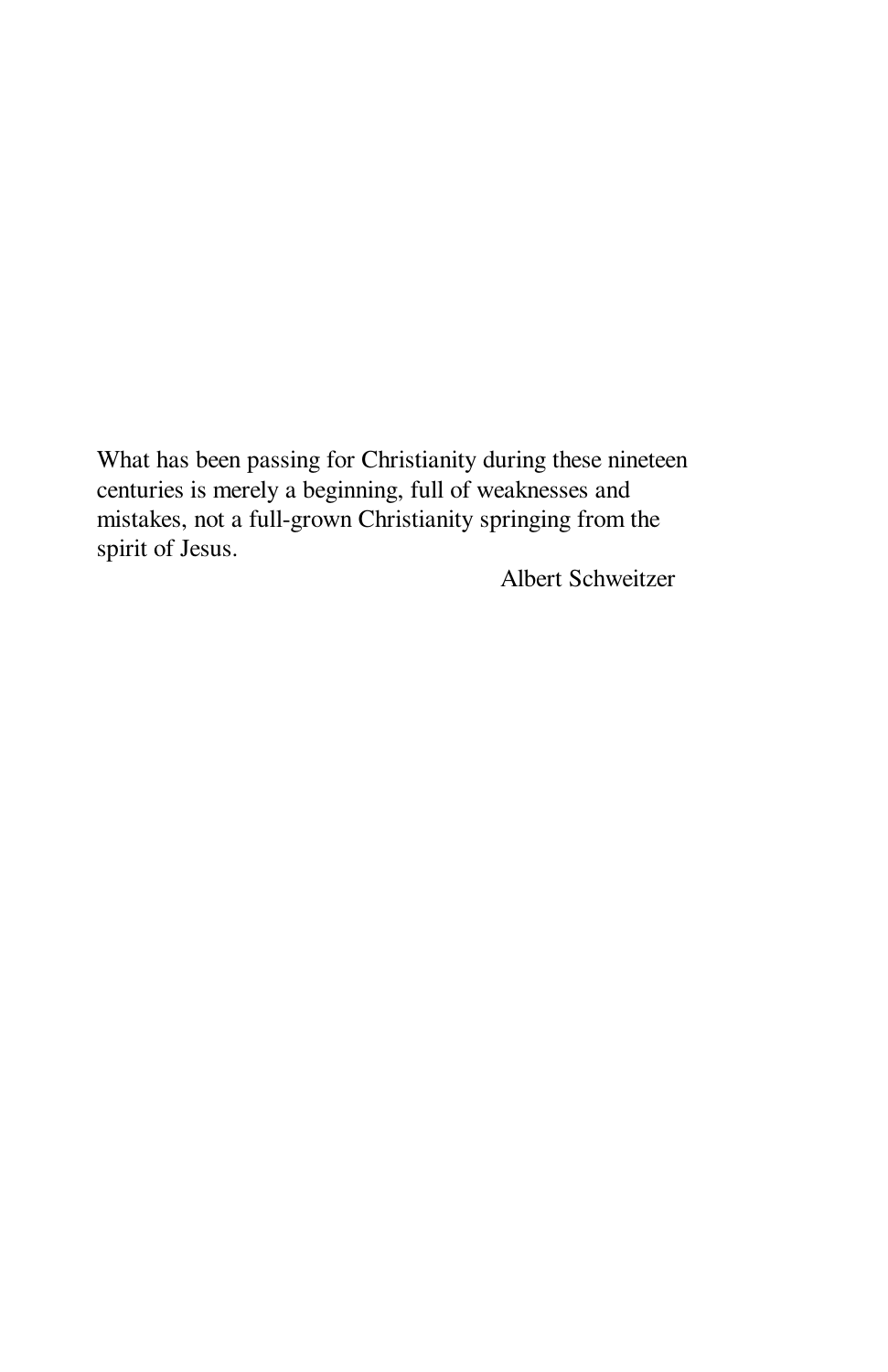# **Contents**

#### **Part 1**  Remembering— Ancient Inspiration and Medieval Abuse

5. Jesus' Teachings — Living in the Kingdom

#### **Part 2**  Healing— Original Christianity at Last

19. The End of Worldliness, and the Return of Jesus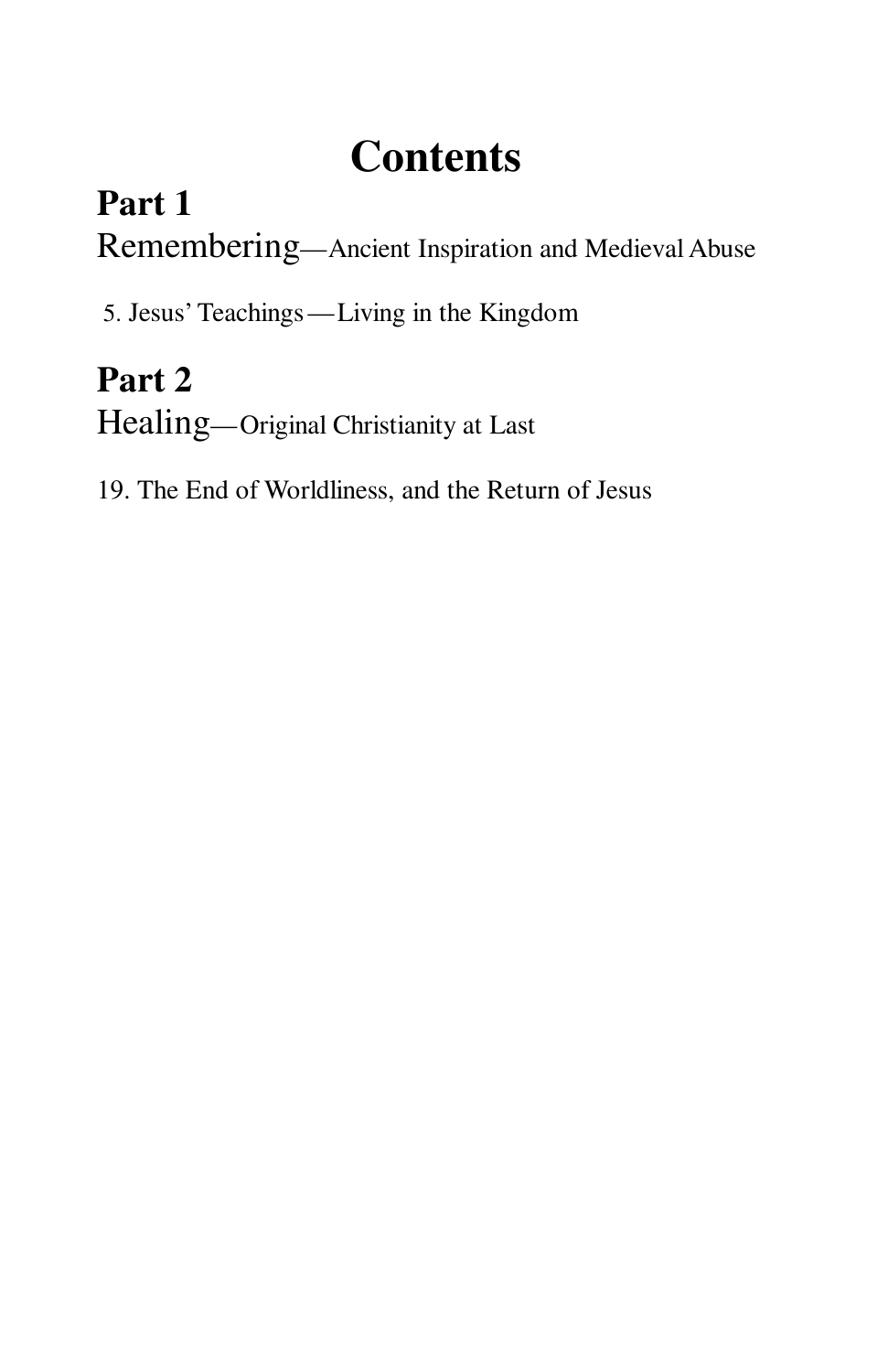### **Part 1**

Remembering **—**Ancient Inspiration and Medieval Abuse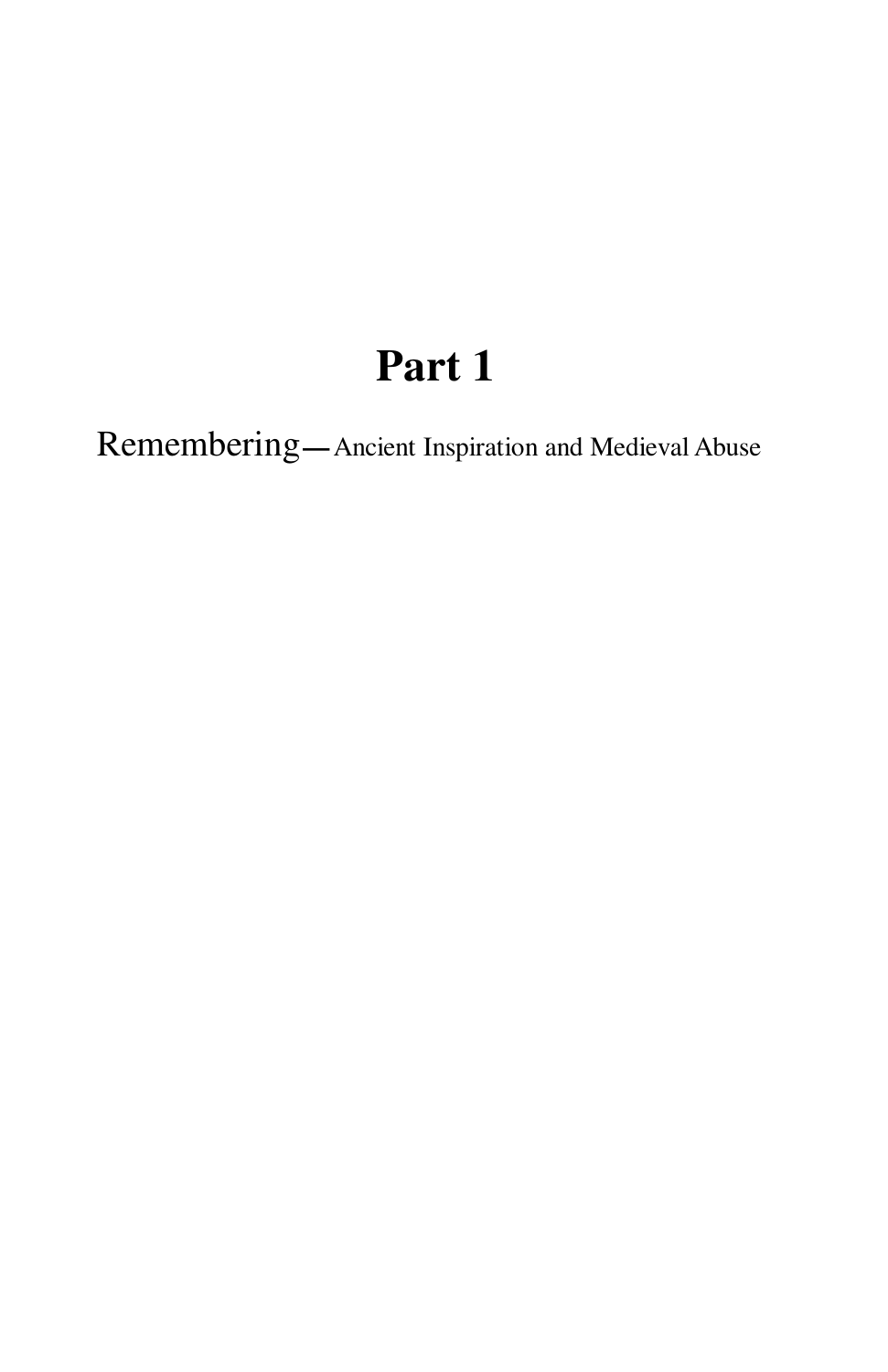#### **Chapter 5**

#### **Jesus' Teachings — Living in the Kingdom of Heaven**

Jesus came to Galilee at about the age of thirty to be baptized by John. In reverence, John said it should be Jesus rather than he who did the baptizing, but Jesus wanted John to baptize him, in order to "fulfill all righteousness."[1] Although Jesus brought in a revolutionary new teaching, his aim was not to overthrow the existing religious Law, but to fulfill it, and many of his teachings refer to Old Testament passages, and are clearly developments of the old Law. Nevertheless, his teachings about how to live in the "kingdom of heaven" with God in the here-and-now were radically new, and have never been well understood, in his time or since.

 The Jews were expecting a Messiah to establish a new "kingdom of God" in the form of a powerful Jewish nation which would rout the Romans and dominate the world. But although its name was the same, Jesus' kingdom was diametrically opposed to the kingdom of worldly power and wealth many Jews were looking for. For Jesus there was the way of the world, Satan's way, bound to lead to misery, or the way of God, leading to eternal happiness. We are free to choose either one, but we must choose between them. Jesus told us we can't serve both God and Mammon, just as a servant can't serve two masters (Matt 6:24). The Zealots almost certainly wanted to recruit Jesus to their cause. The devil, presumably in the form of one of these Zealots,[2] took Jesus "to a very high mountain and showed him all the kingdoms of the world and their splendor." He tried to entice Jesus to his cause, saying, "All this I will give you, if you will bow down and worship me." In modern words, we can imagine a Zealot saying, "Join and devote yourself to our cause — serve our interests — and I will make you king of all you can see from this high mountain and more!" Jesus, however, was beyond being tempted by worldly power, and replied, "Away from me, Satan! For it is written: 'Worship the Lord your God, and serve him only.'" (Matt 4:10)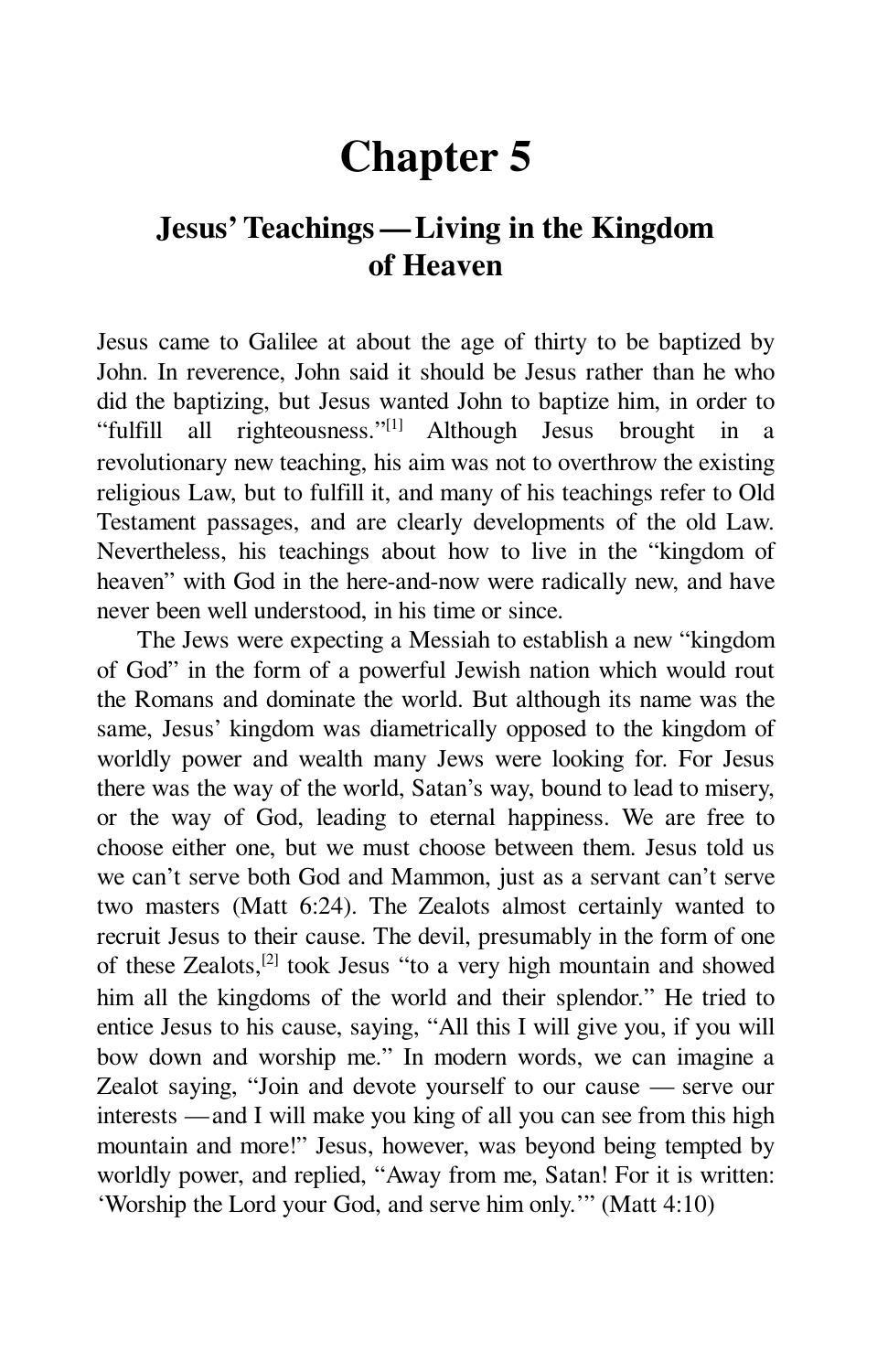Having set himself apart from worldliness, Jesus began to preach about the "kingdom of heaven," and drew together his disciples. In the Sermon on the Mount, Jesus gathered these disciples around him, and taught them how to live in the kingdom of heaven, showing them how joyful it is compared with living in a worldly way (Matt 5–7). In the Beatitudes he said,

 "Blessed are the poor in spirit, for theirs is the kingdom of heaven. Blessed are those who mourn, for they will be comforted."

The kingdom of heaven can only be lived in by those who are humble, and prepared to put aside their spirited, preconceived notions and surrender themselves, so they can learn as disciples. Those who place the greatest value on worldly riches, or even on knowledge of the world, cannot make much spiritual progress. But those who come to value spiritual things highly will consider themselves "poor in spirit," and mourn not having found God. Since they mourn their spiritual poverty more than any material lack, God will comfort them by revealing Himself to them. One might wonder how such humble people, not valuing material things, would survive in this world. The common view is that the meek will be trodden under foot. Jesus, however, had a different view. He said,

 "Blessed are the meek, for they will inherit the earth."

This is a strange statement, at first sight. When we consider the ways of the rich and power seeking, though, it begins to make sense. Those who possessively hunger for money and power often don't enjoy their lives much, as they are too busy making more money, and worrying about how to protect what they have. By contrast, the "meek" do not have these anxieties, and have the time, energy, and loving attitude necessary to really enjoy the world they live in. The world is their oyster. And being meek doesn't necessarily imply being unassertive and put-upon. Meekness, as the word is used here, rather embodies the virtues of not being possessive or power seeking, of preferring to give rather than take, serve rather than dominate, cooperate rather than compete, and of letting things unfold in a natural way rather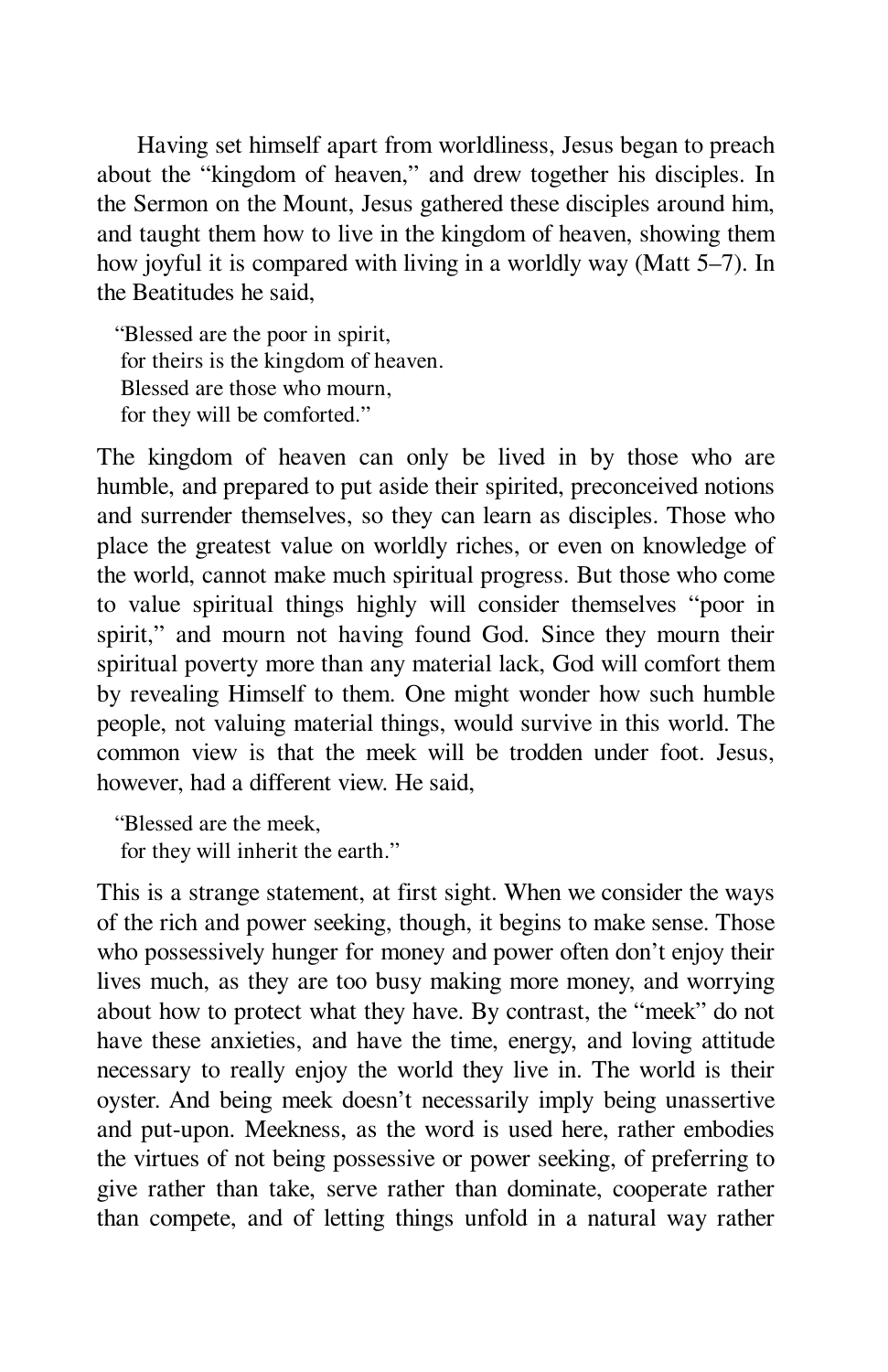than forcing issues. Jesus later elaborated on this meekness, advising people not to be anxious or worried about food, clothing or shelter, for:

 "…your heavenly Father knows that you need them. But seek first his kingdom, and his righteousness, and all these things will be given to you as well." (Matt 6:32–33)

Jesus taught that there is a liberating freedom in living this way:

 "If you hold to my teaching, you are really my disciples. Then you will know the truth, and the truth will set you free." (John 8:31–32)

He also said,

 "Come to me, all you who are weary and burdened, and I will give you rest. Take my yoke upon you and learn from me, for I am gentle and humble in heart, and you will find rest for your souls. For my yoke is easy and my burden is light." (Matt 11:28–30)

The first of these three quotes introduces the concept of God's righteousness. It is also there in one of the Beatitudes:

 "Blessed are those who hunger and thirst for righteousness, for they will be filled."

What is this righteousness of God, which Jesus would have people hunger and thirst after? Quite simply, it is God himself, and his will for our lives. Our righteousness is our own view about what the right thing to do is; God's righteousness is His view. Jesus advised people to seek God's will rather than their own, and he lived to this himself, right to the bitter end, when he said, just before being crucified, "Father, if you are willing, take this cup from me; yet not my will, but yours be done." (Luke 22:42) Living by faith means actually being prepared to do what God asks, even if it seems ridiculous or impossible at first sight. People can become apprentices to God, the true master of living, and go on a great adventure with Him, if they are prepared to learn from Him. This can never happen, though, while the ego is still in control, and insists a person does things their own way. But by letting go of their own ideas and anxieties,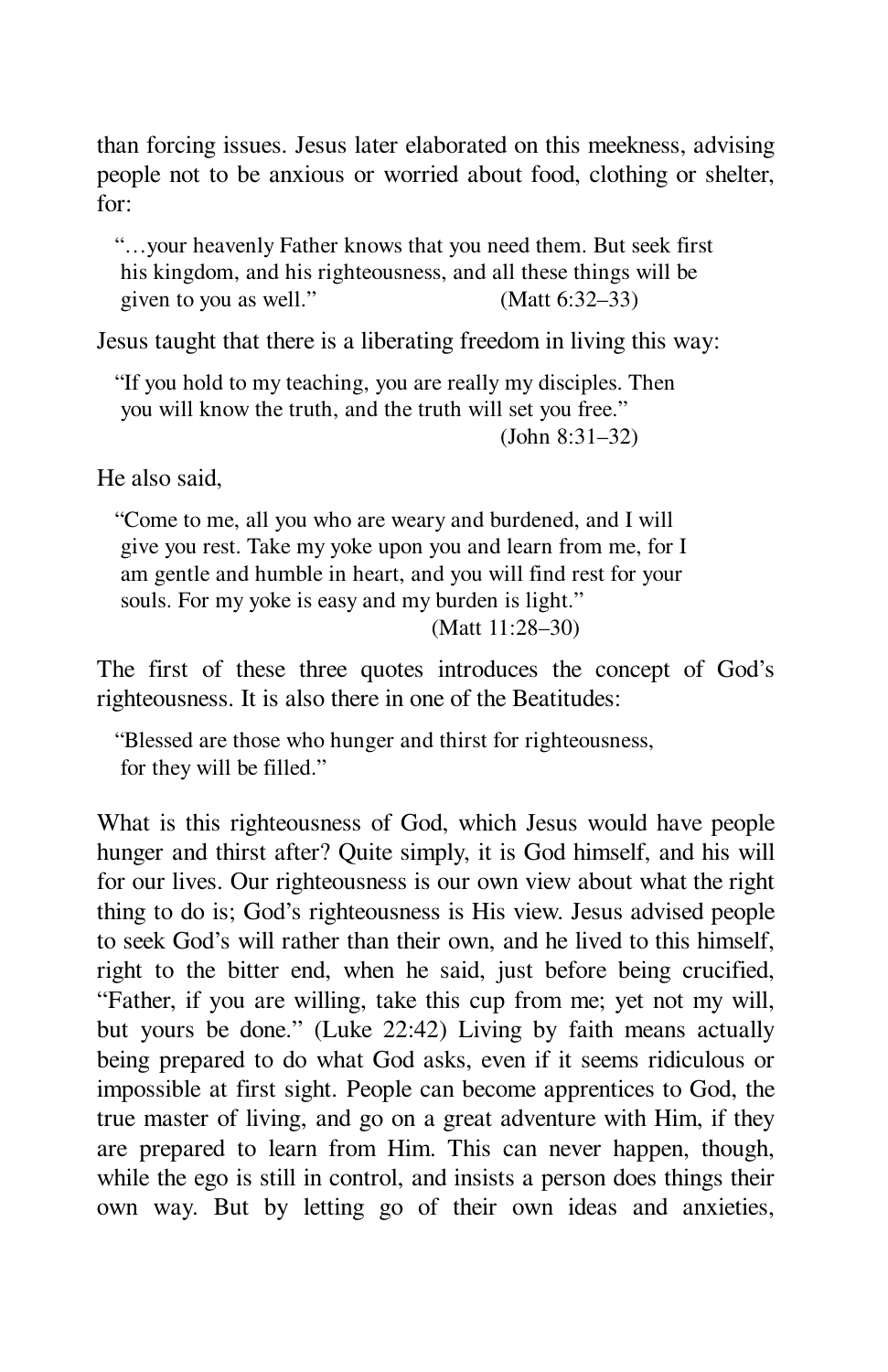surrendering to God, and becoming receptive to new possibilities, people can place themselves under the guidance of the Holy Spirit. Little children rarely spend much time worrying about the past, or being anxious about the future, and they have the humbleness and faith to accept the guidance of older people. They live in the present much more than adults. This is why Jesus said, "I tell you the truth, unless you change and become like little children, you will never enter the kingdom of heaven." (Matt 18:3) Fear comes from dwelling on the past, and being anxious about the future. It also comes from holding certain wrong attitudes with regard to other people, which are bound to make us worry about what has happened and might happen. Avoiding these negative, fearful and selfish states of mind, Jesus called being "pure of heart." One of the Beatitudes says: "Blessed are the pure in heart, for they will see God."

 Jesus goes on to explain that being pure of heart also means having pure, unselfish, motives, yet he points out how being this way is in a person's own enlightened self-interest in the long run. He says people should not judge others, or it will come back on themselves. Rather, they should readily forgive and forget the wrongs others have done them, in order that they can be forgiven for, and forget, their own past wrongs. It is not sufficient to just avoid harming others; people should also avoid even becoming angry, as this will separate them from God and land them in misery.<sup>[3]</sup> They should be loyal and faithful to their friends. They should not fight back when they know they can win, and not get upset when people wrong them. They should be kind and merciful, and do good deeds out of love, without seeking recognition for them. Above all, they should love all others, even their enemies, as they love themselves. This is because all people are one in God, and God is love. In loving others they love themselves, and in hating others they hate themselves.

 When people surrender themselves, and their intractable problems, to God, let go of their anxiety, and just live in the present, hungering and thirsting for the presence of God, they soon become pure of heart, and God reveals Himself to them. But how does God reveal Himself? Jesus is very clear about it. He explains that the kingdom of God is not found outwardly, as any external manifestation, for: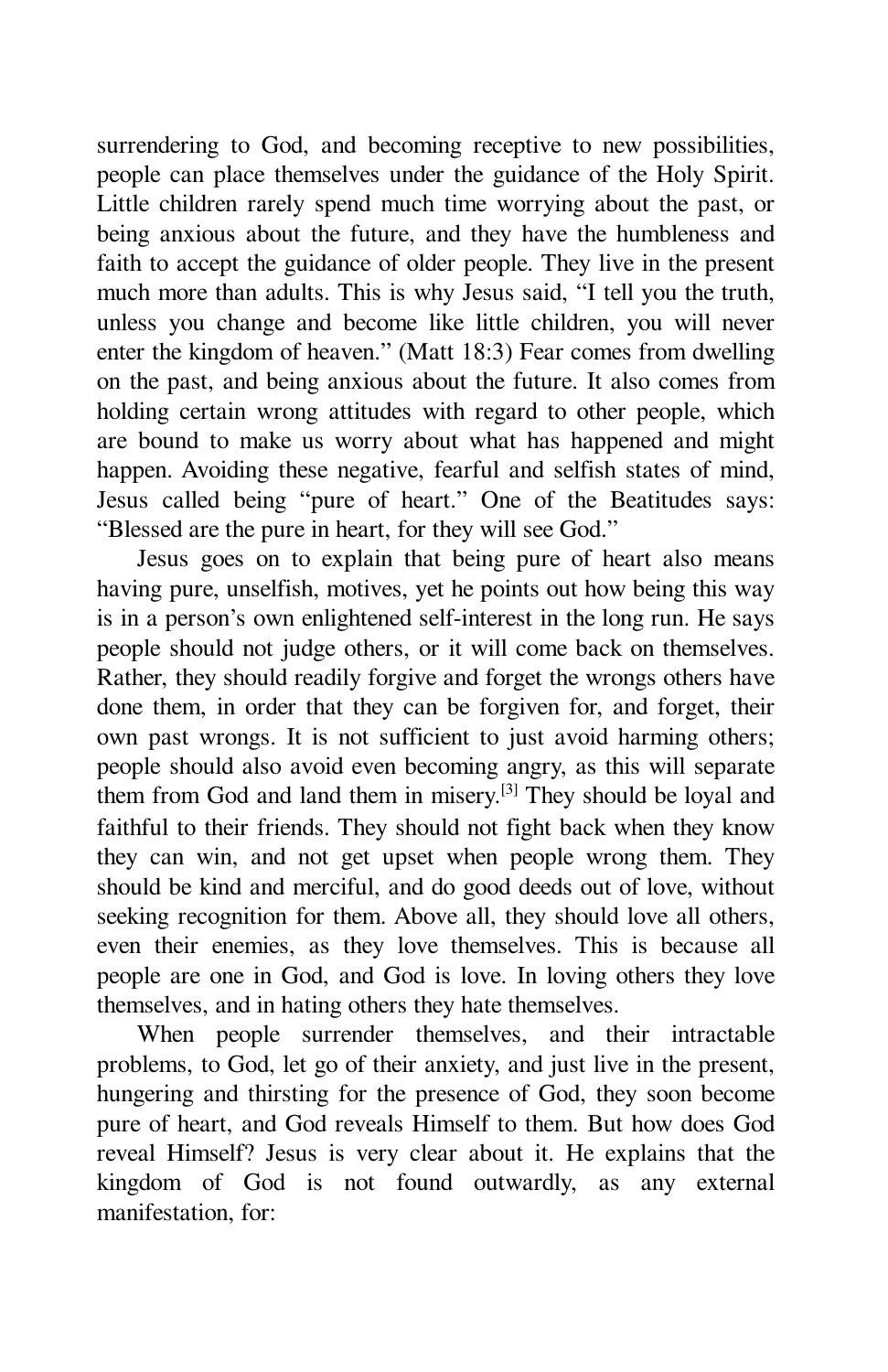"The kingdom of God does not come visibly, nor will people say 'Here it is,' or 'There it is,' because the kingdom of God is within you." (Luke 17:21)

Through conscience and intuition God speaks to people, and through their inner thoughts they can talk to God. There are certain things people can do to foster this inner communion with God. The foremost is to spend time quietly alone, silently meditating and waiting on God, concentrating on the thought of Him, and letting worldly thoughts pass by. As Psalm 4 says, "Stand in awe, and sin not: commune with your own heart on your bed and be still." In this quietness, intuitive perception of God grows. Psalm 46 says, "Be still and know that I am God." Jesus spent much time like this, by himself, quietly absorbed in God. Luke says, "Jesus often withdrew to lonely places and prayed," (Luke 5:16) and "One of those days Jesus went out into the hills to pray, and spent the night praying to God." (Luke 6:12)

This is the basis of Jesus' teachings on the kingdom of heaven an uncompromisingly spiritual teaching, yet a very practical one. He told many parables to illustrate it, often starting with the words: "The kingdom of heaven is like…" You can read the Gospels for yourself if you wish to explore these. For various reasons, which I will go into in later chapters, the established churches have always largely ignored Jesus' teachings about how individual people can attain the kingdom of heaven in their lives, and have concentrated instead on some of his words about himself, and a lot of St Paul's teachings about him. Many would agree with Wilhelm Nestle when he says, "Christianity is the religion founded by Paul; it replaced Christ's gospel with a gospel about Christ."[4] This was a problem Jesus had in his own lifetime. He said,

 You diligently study the Scriptures because you think that by them you possess eternal life. These are the Scriptures that testify about me, yet you refuse to come to me to have life. (John 5:39–40)

No doubt he foresaw it would be a problem in the future too. The teachings of the kingdom of heaven really are about how every person can individually come through the eternal Christ to an inner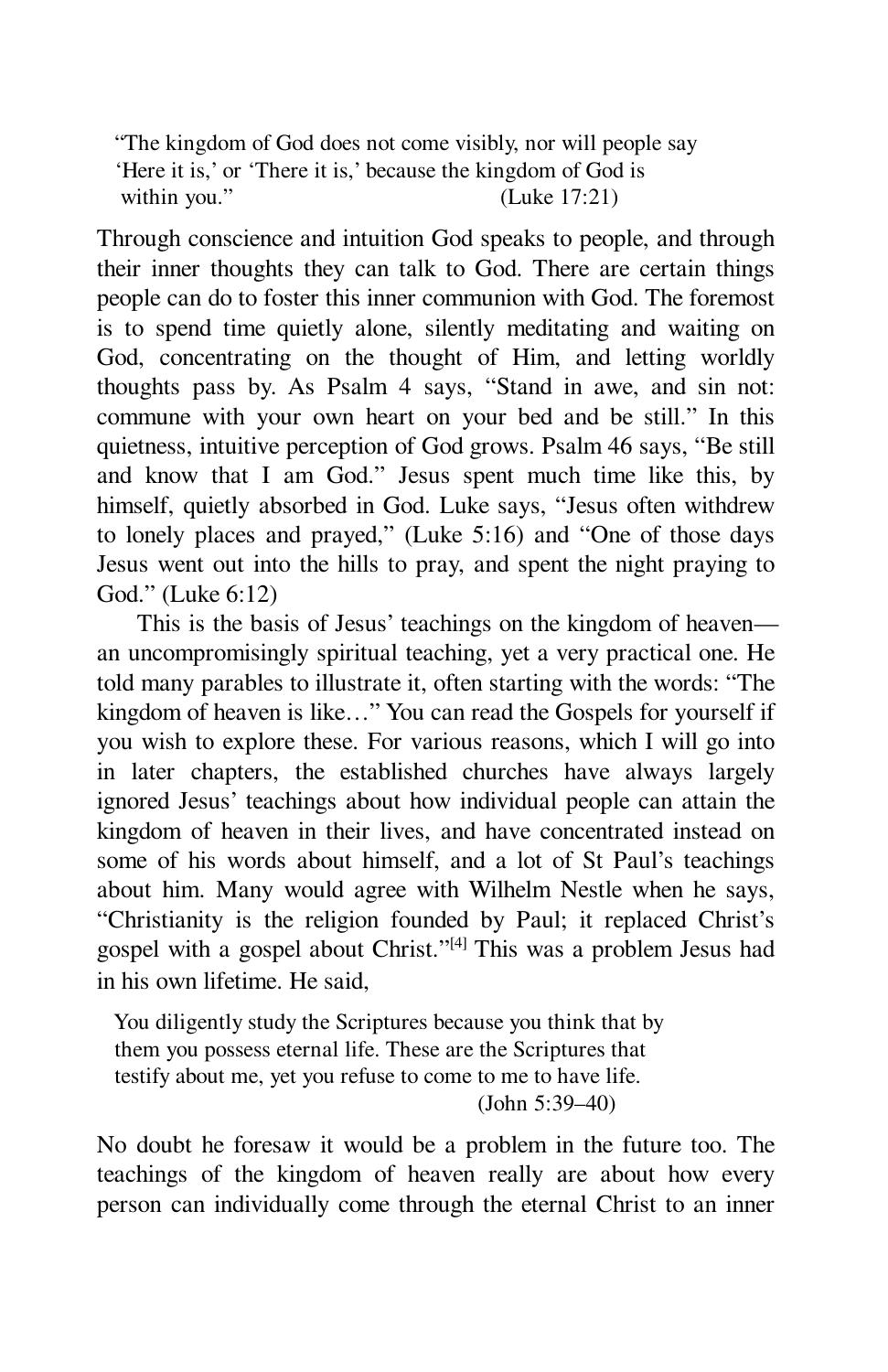communion with God, to be guided by Him and have life in abundance. However, since the church is more concerned about who Jesus was, than with heeding his teachings, let's look briefly at what Jesus is recorded as having said about himself.

 As a man, Jesus was very modest. He said, "By myself I can do nothing." (John 5:30) And when addressed as "Good teacher," he answered, "Why do you call me good? No-one is good — except God alone." (Luke 18:19) But Jesus also embodied the eternal Christ, which Paul defined as "the power of God and the wisdom of God." (1 Cor 1:24) In reference to this eternal Christ, Jesus made very exalted claims, but we must remember they were not personal claims, nor anything he took personal pride in or credit for, but statements about the universal Christ through which God created the world, which is the "Word" itself, the very reflection of God in creation. This Christ he talked about always existed, and always will, as that part of the fabric of the universe which is the one and only direct link between people and God, referred to in the Bible as the "only begotten of God." Consequently whenever and wherever people seek God and find Him, whatever race or religion they come from, it is always this Christ which connects them with God. It was in this context that Jesus said,

 "I am the way and the truth and the life. No-one comes to the Father except through me." (John 14:6)

The church has often used this claim to say only followers of Jesus can come to God, and all religions other than Christianity must be invalid. This is denying the universality of Christ, a universality that Paul was very aware of, stating that Christ was the spiritual strength of the children of Israel during the Exodus, over a thousand years before Jesus was even born:

 Our forefathers were all under the cloud and…they all passed through the sea. They were all baptized into Moses in the cloud and in the sea. They all ate the same spiritual food, and drank the same spiritual drink; for they drank from the spiritual rock that accompanied them, and that rock was Christ. (1 Cor 10:1–4)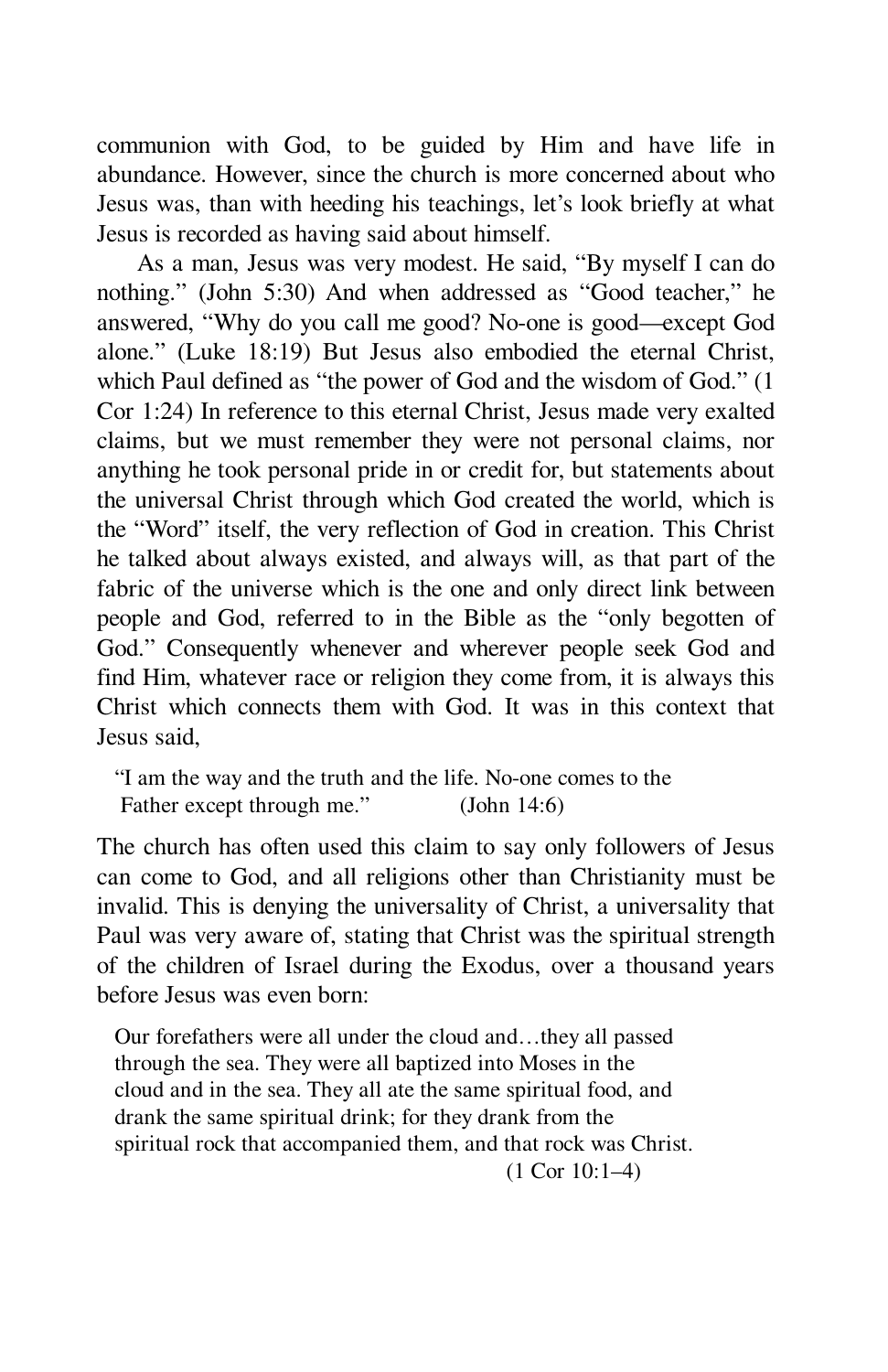Jesus affirmed this universality by saying "I tell you the truth, before Abraham was born I am!" (John 8:58) And he stressed that it was not his historical flesh-and-blood body which mattered, but the spiritual essence of his teaching:

 "The Spirit gives life; the flesh counts for nothing. The words I have spoken to you are spirit and they are life." (John 6:63)

Jesus referred to himself most often as "the son of man" to emphasize his humanness and concern for humanity. Where his humanness and divinity overlapped lay his power to redeem humankind. He said,

 "I am the good shepherd. The good shepherd lays down his life for his sheep." (John 10:11)

Christians very often, and quite rightly, quote this as a reference to the importance of the crucifixion in saving people from their sins, but rarely if ever mention the passage which follows it:

 "I have other sheep that are not of this fold. I must bring them also. They too will hear my voice, and there shall be one flock and one shepherd." (John 10:16)

Traditional Christianity, in its narrowness and exclusivity, does not like the scope this gives for other religions to share in the universality of Christ, so it ignores it.

 Although the church gives more weight to who Jesus is than to his teaching, it is also fairly selective as to which of Jesus' statements about himself and his mission it quotes, as much of what he says doesn't fit comfortably with its doctrine. Another example of this is the church frequently referring to Jesus being the "son of God," but largely ignoring his teaching that we are all heirs to God's kingdom. When the Jews were about to stone Jesus for blasphemy for claiming to be God, Jesus answered: "Is it not written in your Law, 'I have said you are gods'?" (John 10:34) Jesus went on to argue: how can you say I am blaspheming for saying I am God's son, when you are divine too? He added, as one modern writer put it, that "the only difference between them was that he had been 'sanctified' by the Father, a fulfillment they had yet to achieve."<sup>[5]</sup> Jesus further emphasized that we can all attain to his heights when he said,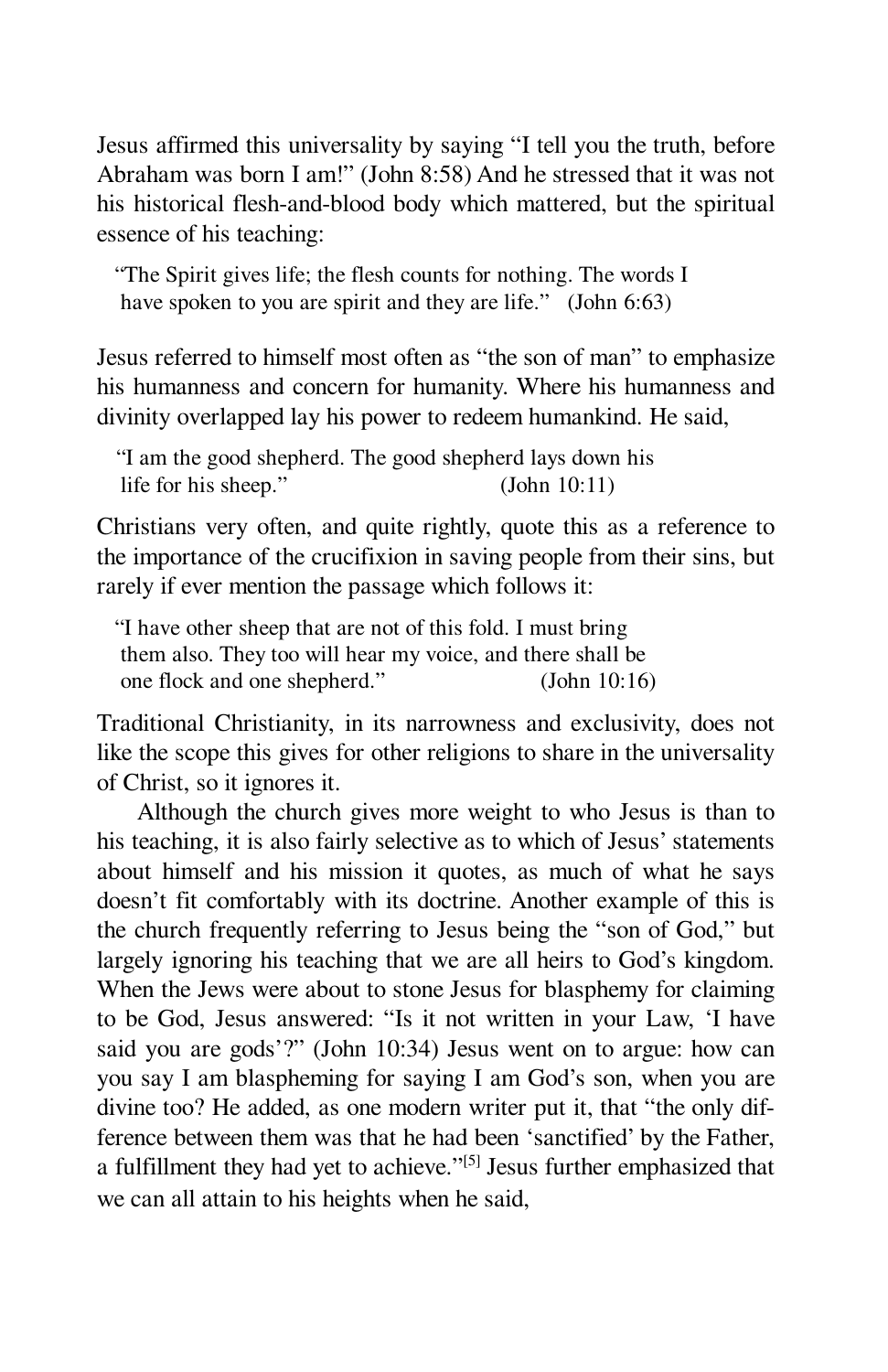"The disciple is not above his master: but everyone that is perfect shall be as his master." (Luke 6:40 AV)

The church has traditionally put a huge gulf between Jesus' perfection "up there" in heaven, and our baseness "down here" on Earth, with the gap being bridged after we die if we are good and do what the church says in the meanwhile. But this was by no means Jesus' attitude. Nor was it Paul's, which makes it doubly interesting that the church chose to override it. There are, in fact, understandable, though worldly, reasons why the church selectively ignored many of the teachings of Jesus, and these will become apparent in chapters to come.

 Reform of existing religion was a vital part of Jesus' ministry. The early Christian church appears to have been continuous with the Essene "church," but encompassed many new teachings and reforms.[6] The three main areas of Essene belief and practice which Jesus reformed were: the existence of a privileged caste of priests who established themselves as intermediaries between man and God; a lack of moderation and compassion, including an insistence on the strict observance of the laws of Moses; and a belief in predestination, whereby it was claimed only a select few had been chosen from the very beginning to be saved, and the rest of the world was predestined to damnation. This last view was an excess peculiar to the Essenes, but the other areas of belief and practice needing reform existed right across Jewish religion.

 The high-priestly Sadducees were corrupt, and Jesus was often in dispute with them, as when he threw the money changers out of the temple. (e.g. Mark 11:15–18) It is fundamental to the nature of Jesus' teachings that separate priests, acting as intermediaries between man and God, are not necessary — that all believers are their own priests. He taught that "the kingdom of heaven is within you," and that religion should be practiced in private:

 "When you pray, go into your room, close the door and pray to your Father, who is unseen. Then your Father, who sees what is done in secret, will reward you." (Matt 6:6)

He also taught that "Where two or three come together in my name, there am I with them." (Matt 18:20) Jesus made it clear that all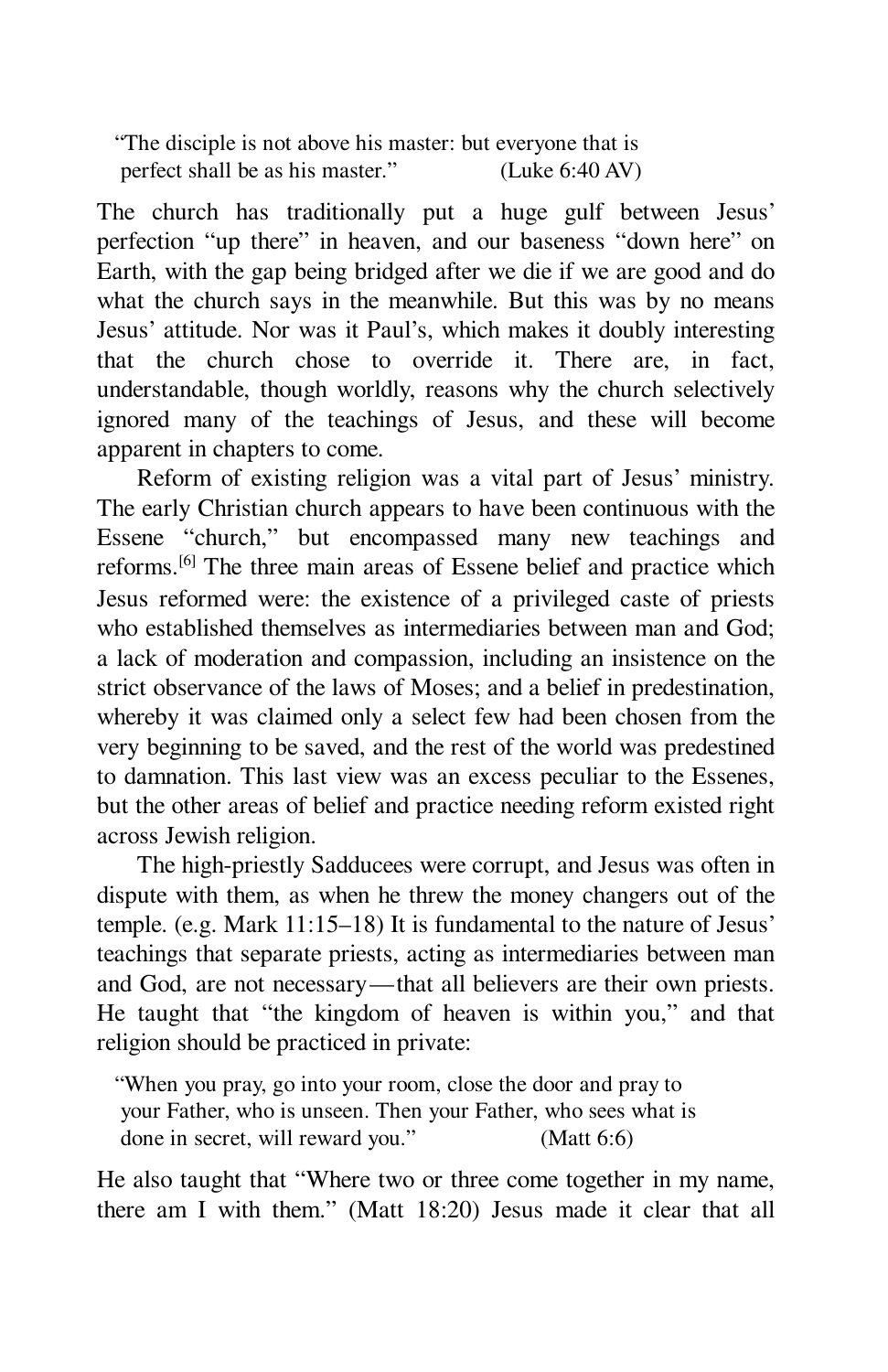people can commune with God the Father directly, and this certainly makes a separate priestly class superfluous. Unfortunately, it didn't take long for this reform of Jesus' to be reversed and for priests to return to the Christian church as intermediaries between people and God. During the Reformation the principle of the "priesthood of all believers" was re-established in some denominations, but to this day the Roman Catholics, Orthodox, Anglicans and Episcopalians still have ordained priests as their leaders, and only these priests can preside over the Holy Communion or Mass.[7] How can so much of the church have so blatantly disregarded one of Jesus' most important reforms for so long? It is a question to keep in mind while looking at the history of the church.

 Jesus certainly spoke and acted against blind obedience to the Laws of Moses, or for that matter to any teaching, and instead taught and acted out of thoughtfulness and compassion. Among the many examples of this are his healing on the Sabbath, and his justification of it to his critics by saying, "The Sabbath was made for man, not man for the Sabbath," (Mark 2:27) and "Stop judging by mere appearances, and make a right judgment." (John 7:24) In an appeal to the keeping of the spirit of the law, rather than its letter, Jesus elevated just two commandments above all the rest:

 "'Love the Lord your God with all your heart and with all your soul and with all your mind.' This is the first and greatest commandment. And the second is like it: 'Love your neighbor as yourself.' All the Law and the Prophets hang on these two commandments." (Matt 22:37–40)

That Jesus thought the law should be looked at and taught in a fresh way, depending on the circumstances, is shown by his saying:

 "Therefore every teacher of the law who has been instructed about the kingdom of heaven is like the owner of a house who brings out of his storeroom new treasures as well as old." (Matt 13:52)

Jesus' moderation and compassion fill the Gospels. The way he didn't judge the Samaritan woman at the well, even though he knew of her many sexual partners, but rather offered her "living water" by discussing great spiritual truths with her, is an inspiring example to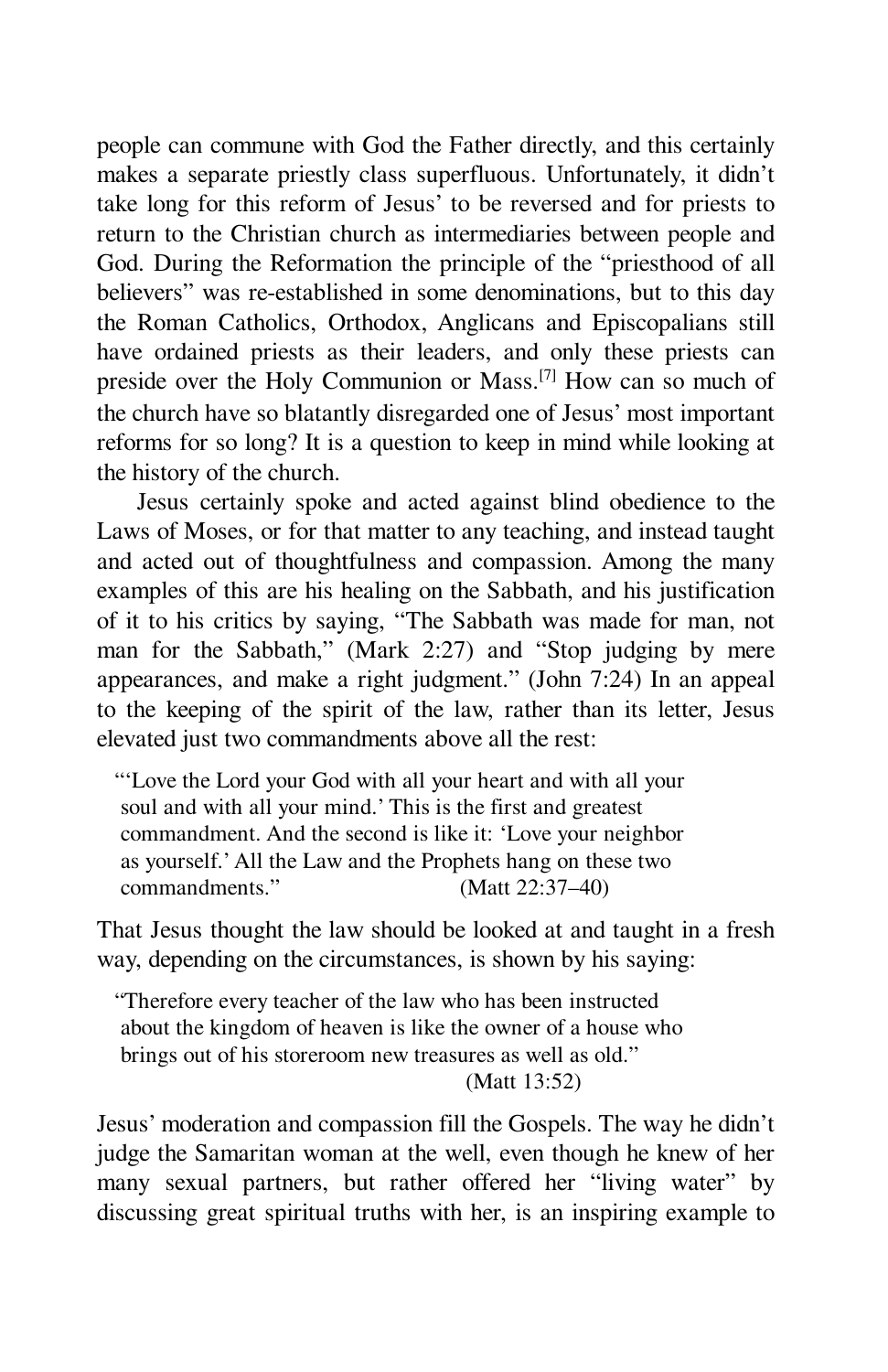all. And many Samaritans came to believe in Jesus as a result of the gentleness, love and respect he showed her (John 4:4–42). Then there is the story of how he saved the woman caught in the "very act" of adultery from being stoned to death under the Law of Moses, by saying, "He that is without sin among you, let him cast the first stone at her." (John 8:7 AV)

 Yet how long did this compassion and moderation last in the Church? When you read about the Inquisition, it is hard to believe the medieval church had anything at all to do with Jesus. And what happened to the respect and equality Jesus showed to women? Even in our time, how does our compassion compare with that of Jesus? Yet his example did make early Christianity more moderate and compassionate than the Jews and Essenes were, and it has reached down through the ages and into the hearts of many, and made the world a better place than it might have been. And finally, in Western countries in the twentieth century, the laws of our lands have started to reflect Jesus' non-judgmental, caring attitude to moral offenders. Jesus was clearly saying that adultery, and other moral sins, should not be punishable offenses, yet it is only recently that laws against "moral" crimes have been repealed. Sadly, it has been humanists outside the church who have, for the most part, pushed for this new compassionate state of the law, and church people have often opposed it. It is a matter for concern in modern Christianity that large parts of the church are still pushing for a return to criminal status of homosexuality, prostitution and abortion. Jesus' example and teachings are finally being heeded in our society, but not as much by Christians as by non-Christians. What must well-informed, perceptive people think of this? Is it any wonder revival is not coming to the church in the West, and people are looking to New Age organizations and other religions for their spiritual well-being? If it is to regain Christ's mantle, the church and the people in it need to let go of their pride, and realize that "Not everyone who says to me, 'Lord, Lord,' will enter the kingdom of heaven, but only he who does the will of my Father who is in heaven." (Matt 7:21) It is not too late to change: it is time for people in the church who are still opposing Jesus' reforms to stop doing so. Jesus is no longer ahead of his time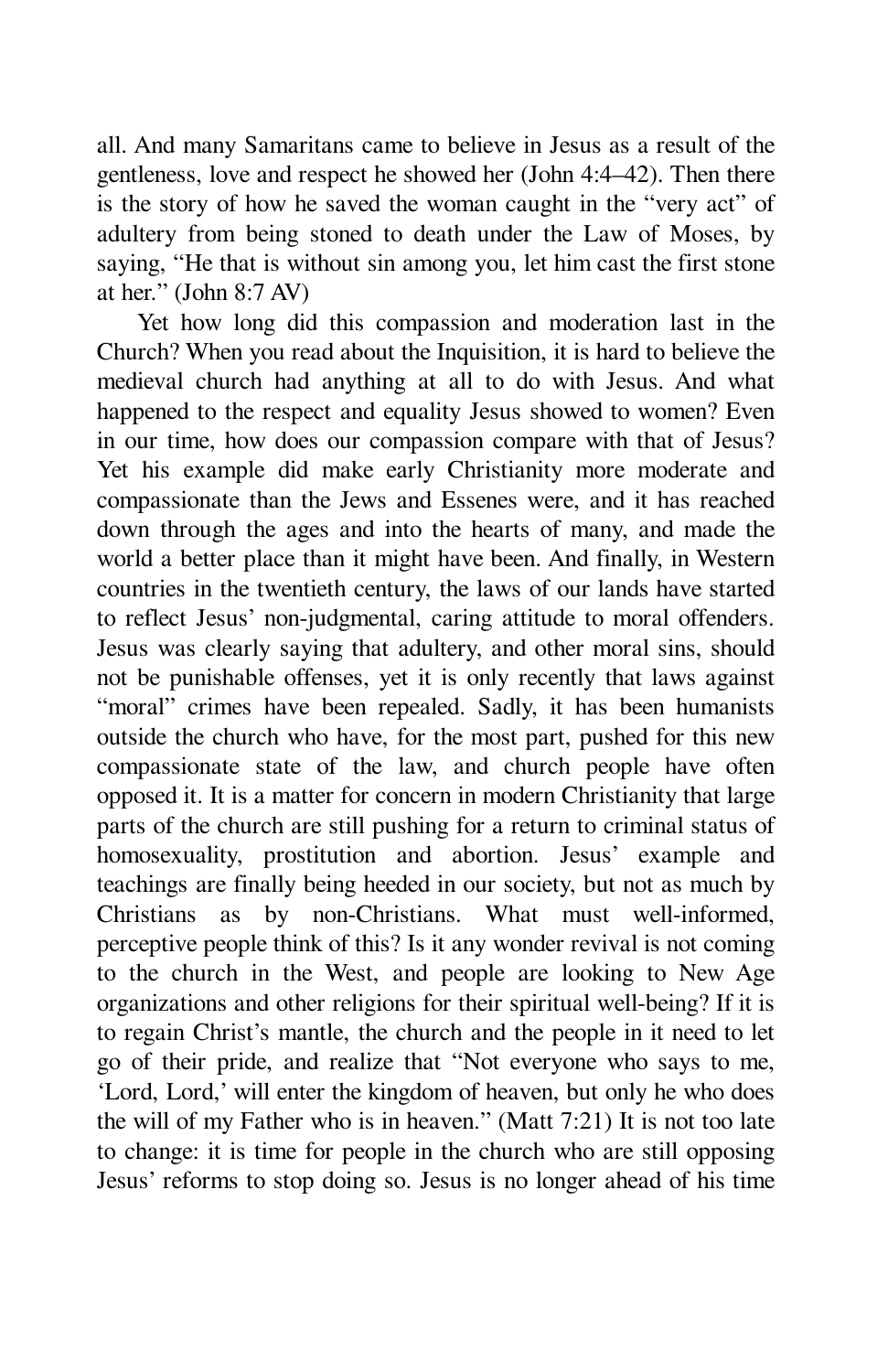— his time has come, and the time has come for the church to fully accept his teachings.

 Finally, in the matter of predestination, Jesus made it clear again and again that privilege plays no part in salvation, and that it will be those who produce the right fruit, and love and help their fellow human beings, who will be saved. In paving the way for Jesus, John the Baptist said,

 "Produce fruit in keeping with repentance. And do not think you can say to yourselves 'we have Abraham as our father…'" (Matt 3:8–9)

Jesus told the story of the Good Samaritan (Luke 10:30–37), the parable of the Wedding Guests (Matt 22:2–14), and the story of the Sheep and the Goats (Matt 25:31–46) to bring home the point that anyone can qualify for salvation if they produce fruit in keeping with the kingdom of God. One of Jesus' other sayings talks of the additional need to come to him for salvation, but says that *whoever* does this will possess eternal life:

 "Whoever drinks the water I give him will never thirst. Indeed, the water I give him will become in him a spring of water welling up to eternal life." (John 4:14)

Yet, despite this, St Augustine, St Thomas Aquinas, and the reformation theologians Martin Luther and John Calvin, all believed in predestination, and many in the church still believe in it. We should be aware that predestination is a belief which goes back to the Essene church, before it became Christian, and that it is not compatible with Jesus' teachings.[8]

 It is sad to see how often Christians are prepared, "in the name of Jesus," to ignore many of Jesus' teachings and reverse his reforms. And in doing so they get a church which closely resembles the Essene church which existed before Jesus was even born. However, Jesus' life was by no means in vain. He knew his teachings would be written down and carefully preserved, even if they would not be properly understood for a long time, because the Jews had a tradition of recording the words of their Prophets. In this way, Jesus' teachings have survived to inspire people through the ages, and profoundly influence our laws and way of thinking, even if large parts of the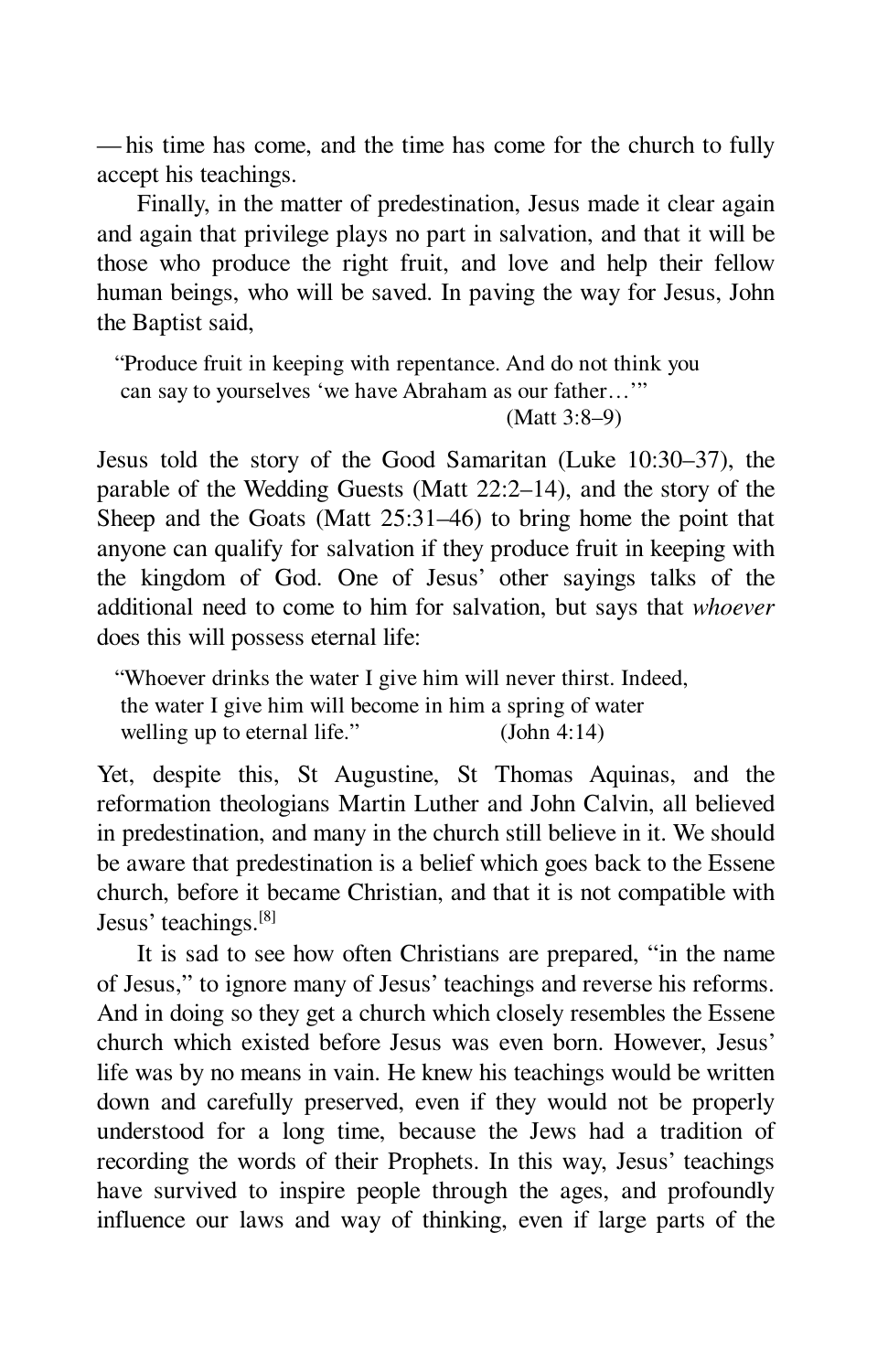church have never yet really come to grips with them. But this situation in the church can't go on forever; hopefully the church is on the verge of deciding to remodel itself on Jesus' teachings, and of deciding to focus its attention on what he considered important. The church, like society, consists of the sum total of its members, and these changes can only take place in the church if large numbers of individual Christians decide to embrace them. If and when this happens there will be a major revival of Christianity in western countries, and throughout the world. If it doesn't happen, Christianity will continue to dwindle, and could even be largely replaced as the bearer of Jesus' message of salvation by one or more other religions or spiritual movements.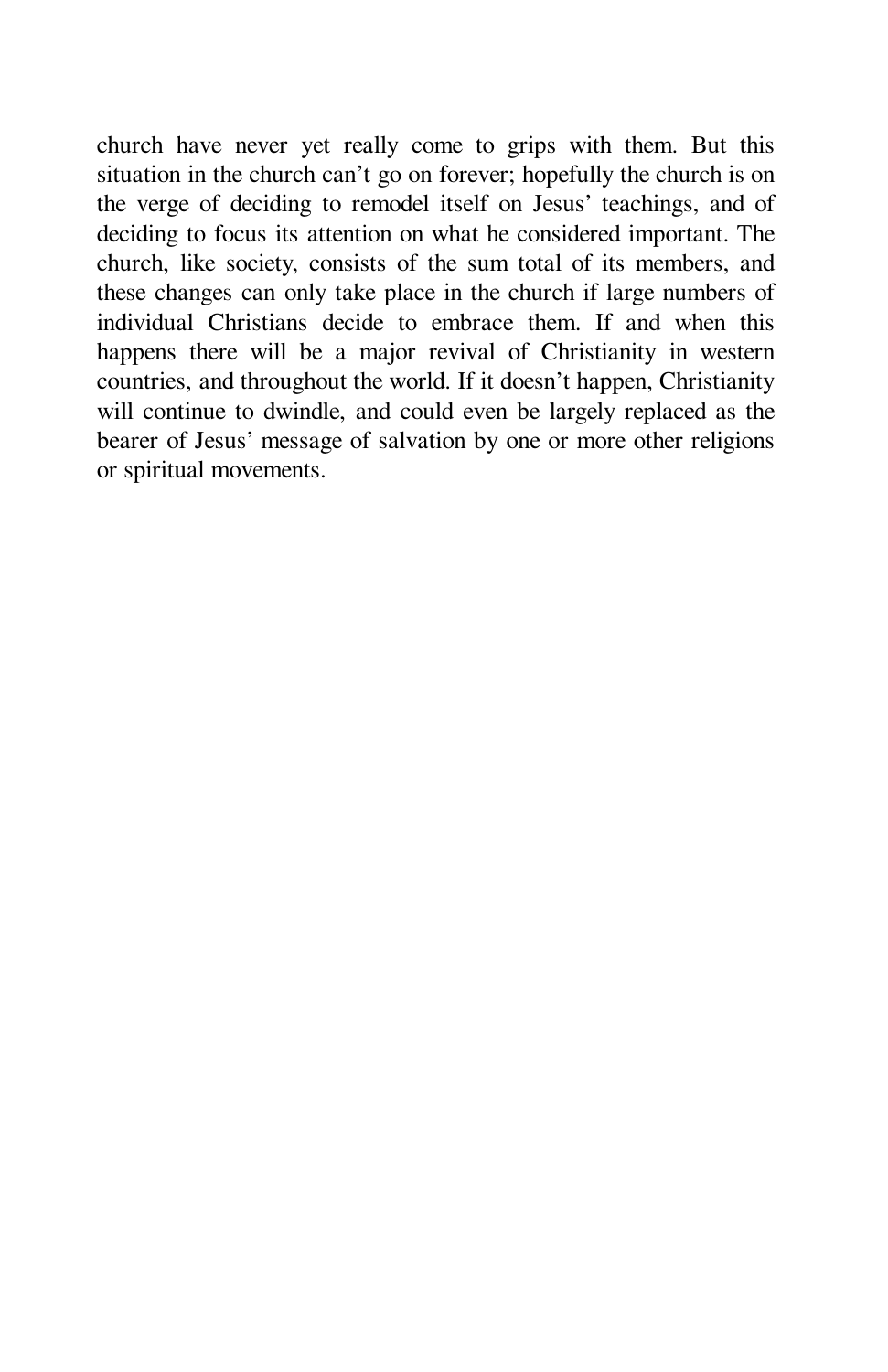# **Part 2**

Healing — Original Christianity at Last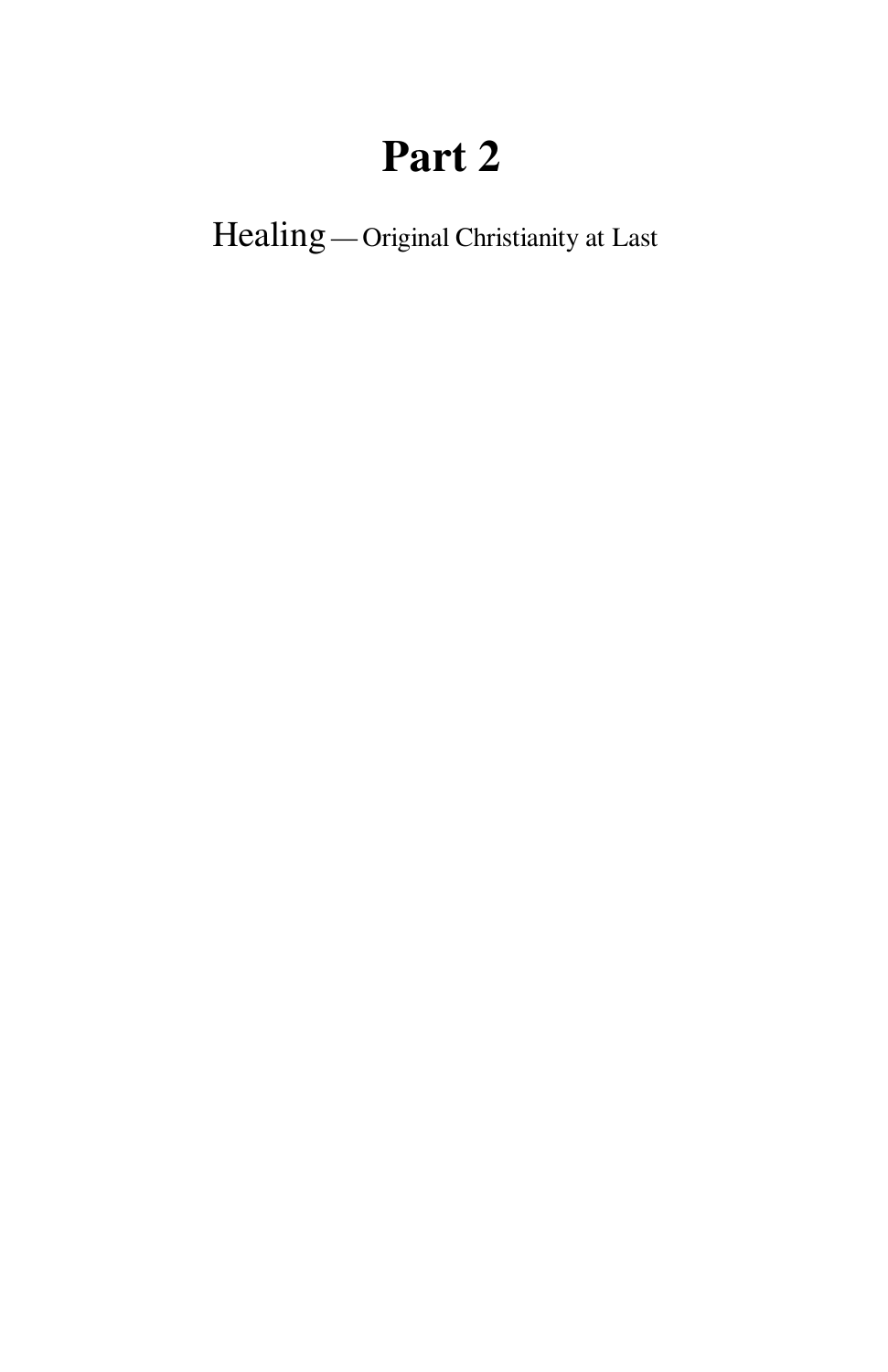#### **Chapter 19**

#### **The End of Worldliness, and the Return of Jesus**

Many Christians have the attitude that the world is going to rack and ruin. It's no longer safe to walk the streets. Crime is ten times as bad as it was in the good old days. The world is destined to terrible destruction in the next few years. Even apparently good trends like communism's retreat from Europe are just the devil deceiving us into thinking things are going well so he can complete his final death blow to the world. Only God-fearing Christians will be plucked from the flames in the last days. Most of the world's people are about to die agonizing deaths, then go to hell for an eternity of torment. This will happen very soon now, when Jesus returns to "rapture" Christians who believe in the literal truth of the Bible, and cast the rest of the world into "tribulation." All this is predicted in the Bible books of Matthew and Revelation. And they're telling you all this so you can turn to Jesus and be saved.

 The evangelical film industry strongly pushes this line, using fear to convert people. The executive producer of one of its films, *A Thief in the Night*, estimated that this film which cost only \$68,000 to make led to a harvest of over four million conversions, and made many millions of dollars in revenues. The film is a graphic portrayal of the world in tribulation after true Christians have been "raptured" (taken from the planet), and centers on the anguish of a woman called Patty who considers herself a Christian, but goes to a church whose minister is a theological liberal who refuses to interpret the Bible literally. Because of this she is left behind at the rapture while her husband, a "true" Christian, is taken by Jesus. The makers of this film have said that it works best when followed by an "altar call" or an invitation to conversion.<sup>[1]</sup>

 The attitude exemplified by this movie, which has many variations, is a direct result of Christian exclusiveness combined with an "eschatology," or "end-time teaching," based on a particular, very literal, interpretation of chapter 24 of Matthew and the book of Revelation. In every century, from a few years after Jesus died to the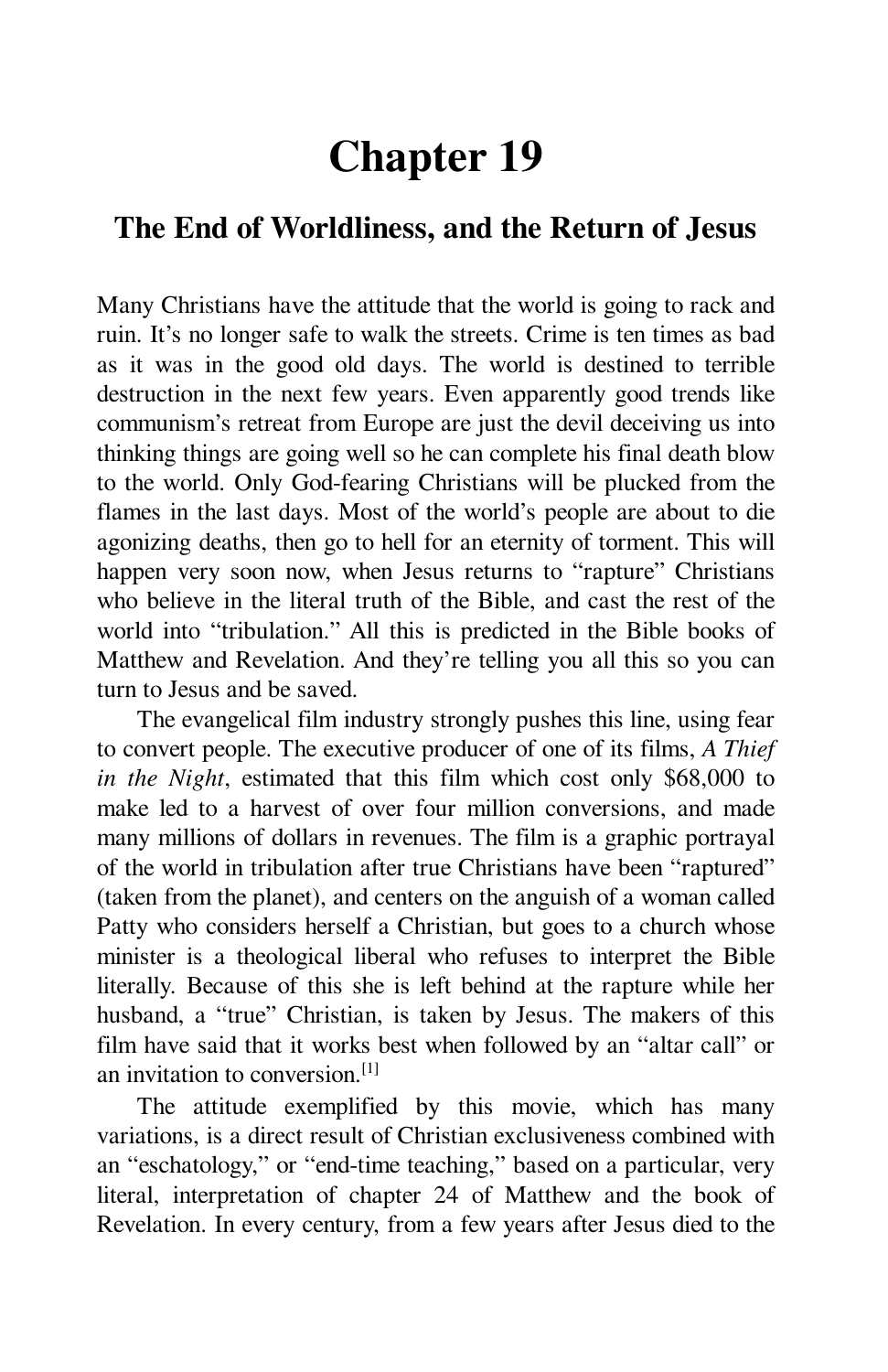present, there have been Christians who have thought this way, and were convinced that Jesus was coming back in their lifetime, and the world was about to end. Some admitted they didn't know the day or the hour, just that it would be soon. Others confidently predicted the year of Jesus' return, and some even the exact day. But on thousands of occasions, over twenty centuries, these predictions have been wrong. Yet, despite this, many Christians still believe the end of the world is coming soon. A few years ago, a book was published with a title along the lines of, "88 Reasons Why Jesus is Coming Back in 1988." When Jesus failed to come back in that year, a rather cruel cartoon proposed a new edition of the book to be called, "89 Reasons Why Jesus is coming back in 1989," with the 89th reason being that he didn't come back in 1988.<sup>[2]</sup> This is a fairly accurate reflection of the state of end-time teaching.

 The belief that the world is ending soon is particularly prevalent among Pentecostal and evangelical Christians. Yet not all evangelicals and Pentecostals subscribe to this end-time teaching, and some have even pointed out its dangers. Arden Burrell, a prominent pastor and administrator in the Pentecostal Assemblies of God church in Australia, has pointed out one of the main problems with such teachings. His warning to the church was, "Your eschatology is defeating you." He explained this by saying that the belief that Jesus is coming back within a few years was causing people to put both their temporal and spiritual lives on hold. They were not making proper plans and provision for their future, or their children's future, nor were they making an effort in their spiritual lives to do the will of God, and grow in God's strength. Instead they were using the supposed imminent return of Jesus as an excuse for carelessness and laziness. I remember the ambivalent feelings of one intelligent teenager in that church regarding the return of Jesus: of course she looked forward to Jesus coming, but she hoped he would come later rather that sooner, so she and the children she hoped to have could enjoy their lives first. I felt this was a very healthy attitude, nevertheless, it highlighted one of the chief problems with end-time teachings, which is that only one generation of human beings can both be present at its fulfillment, and not miss out on the chance of a reasonably full life on earth. And this, of course, explains why some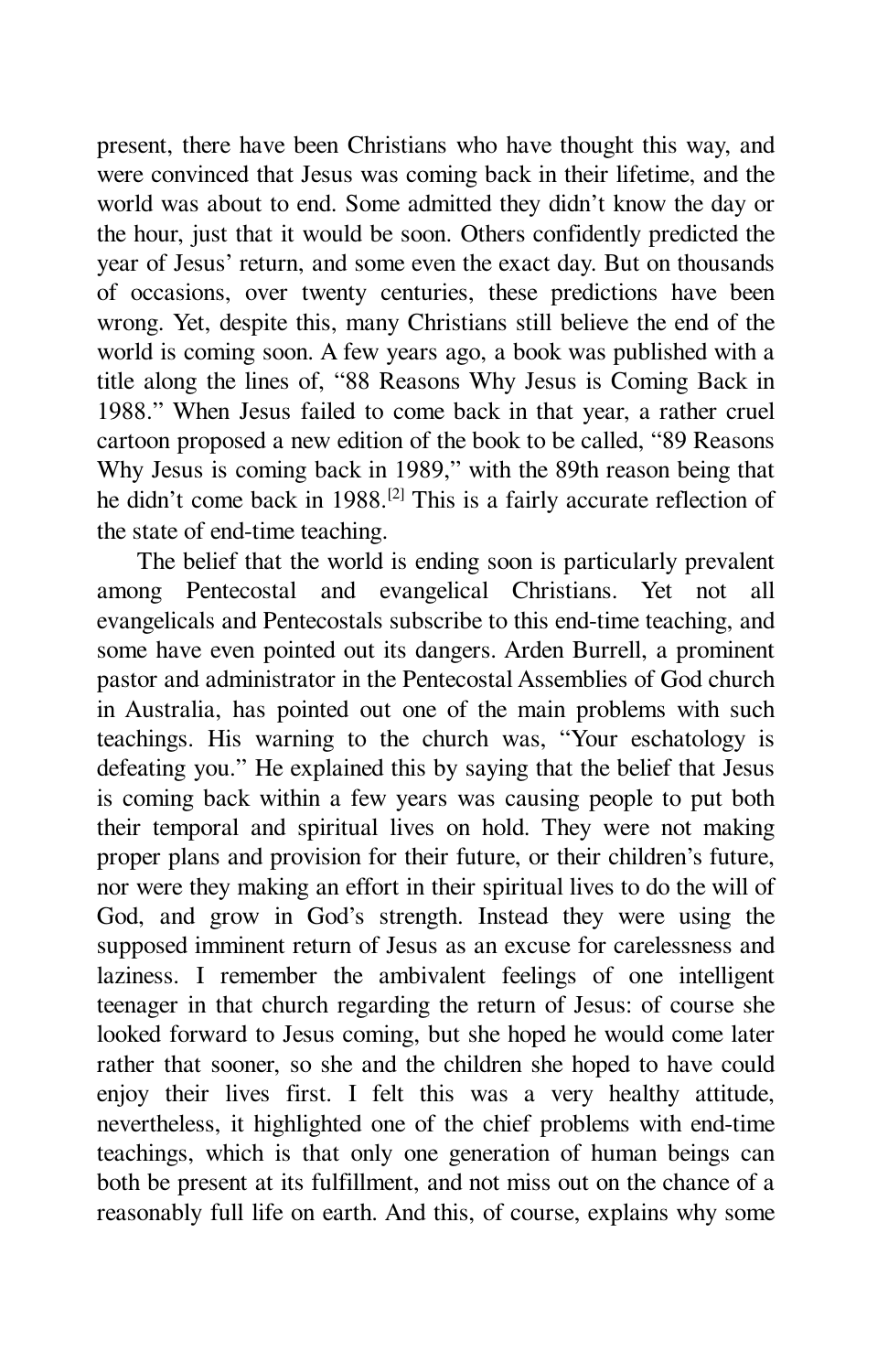people in each generation of Christians think Jesus will return in their lifetime, and usually toward the middle or end of it. There is the rather selfish wish that they be privileged over all generations, quite in addition to being a part of the small elect which is saved, while the vast masses of humanity are sent to burn forever in hell.

 This selfish and exclusive attitude doesn't impress discriminating people, and only helps bring the church into disrepute. The damage being caused to the church, combined with the repeated failures of end-time predictions to eventuate, must surely lead many Christians to look at the books of Matthew and Revelation again, in an objective way, to see whether there is not a more universal significance to these so called "end-time" teachings, which every generation of Christians could participate in. Martin Luther dismissed the book of Revelation as irrelevant to Christian life and theology, and urged that it be excluded from the canon of Scripture.<sup>[3]</sup> While I agree with Luther about the need for relevance, I disagree, of course, with his proposal to remove the book of Revelation from the Bible. We can't just exclude books from the Bible because we don't like them, or can't make sense of them. In any event, I believe Revelation can, and should, be interpreted in a way which is relevant to Christian life. Indeed, I believe it can be read as an allegory of the joys, struggles and triumphs of living the spiritual life. In this chapter I am going to look into and discuss this interpretation. I am not claiming it is the only true interpretation, the last word on the subject. Rather, I hope it will suggest some new directions which can be followed up by others. Discovering a universal symbolic significance in writings of such vision as these does not necessarily deny the eventual literal truth of what certain parts of them are saying, but if it allows each generation of Christians to see its relevance to themselves, even though they are not living in the literal end-times, then I believe it is worthwhile. I believe all the New Testament teachings were meant to be universally significant to all Christians, and, indeed, to all seekers after God, whatever their religion, even though certain parts of them need to be interpreted in the light of their historical context and purpose.

 The book of Revelation was written in about 90-95 A.D., for the edification of Christians who had been waiting sixty years in eager anticipation of Jesus' return to earth, and whose faith, in many cases,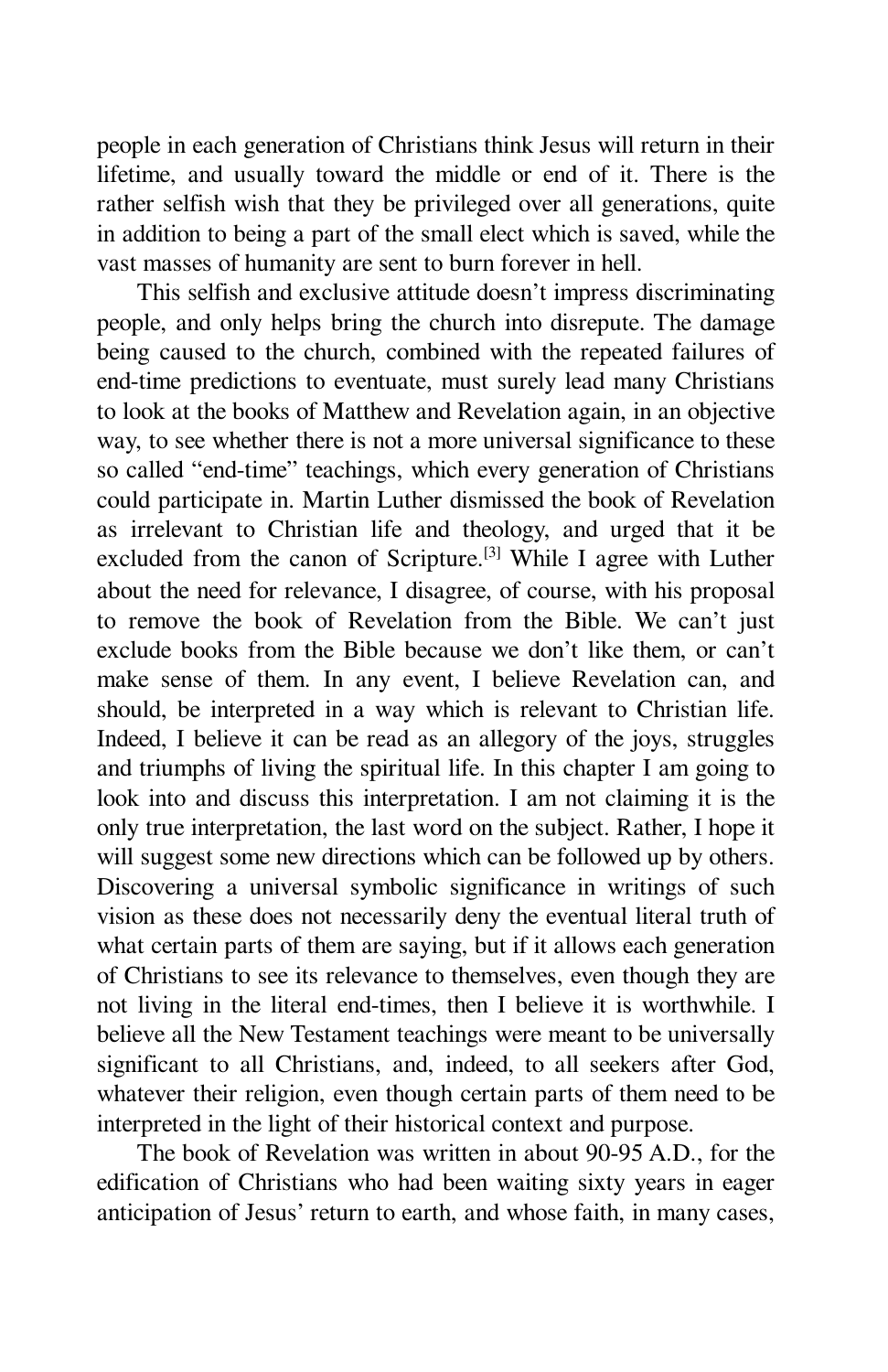must have been beginning to wane. It was an encouragement for them to stand firm, and an inspiration for their faith — a book of eternal, timeless realities. Pat Alexander points out in *The Lion Handbook to the Bible* that the book of Revelation is apocalyptic literature, visionary and poetic, making frequent use of imagery and symbols, and that to take it literally is to go against its whole spirit.<sup>[4]</sup>

 A knowledge of the numerology of the time is also important in understanding Revelation. A part of the reason for ascribing symbolic importance to certain numbers was that the ancient languages of the Bible had no separate numerals, and letters of the alphabet doubled as numerals. These letters themselves had meanings, so to ascribe meanings to the numbers represented by them was a natural progression. Revelation's author (traditionally considered to be John the Evangelist) makes much use of the number seven, which often stands for completeness and perfection. So the "seven spirits" (Rev 1:4) refers to the Holy Spirit, with seven meaning "holy," quite apart from its meaning as a number.<sup>[5]</sup> Later I will show how "4," "6," "12," "666" and "1000" also have meanings as adjectives, rather than, or in addition to, their meanings as numbers.

 Before we can even start to interpret Revelation, though, we have to understand why many early Christians believed Jesus was coming back within their lifetime. The reason lies in what Jesus himself said, in Chapter 24 of Matthew's Gospel. On leaving the temple one day, Jesus was approached by his disciples, who called his attention to its buildings. This prompted Jesus to remark, in prediction of the destruction of Jerusalem in 70 A.D., that "not one stone here will be left on another; every one will be thrown down." (Matt 24:2) Later, on the Mount of Olives, the disciples came to him privately and asked him to elaborate on his prediction:

 "Tell us," they said, "when will this happen, and what will be the sign of your coming and of the end of the age." (Matt 24:3)

In reply Jesus gave his disciples some detailed predictions of the future, and the difficulties they would face in it, before he came back to them. Some of his predictions of travail could apply to just about any time in the earth's history, so people from all centuries have thought it applied to their own times. These include: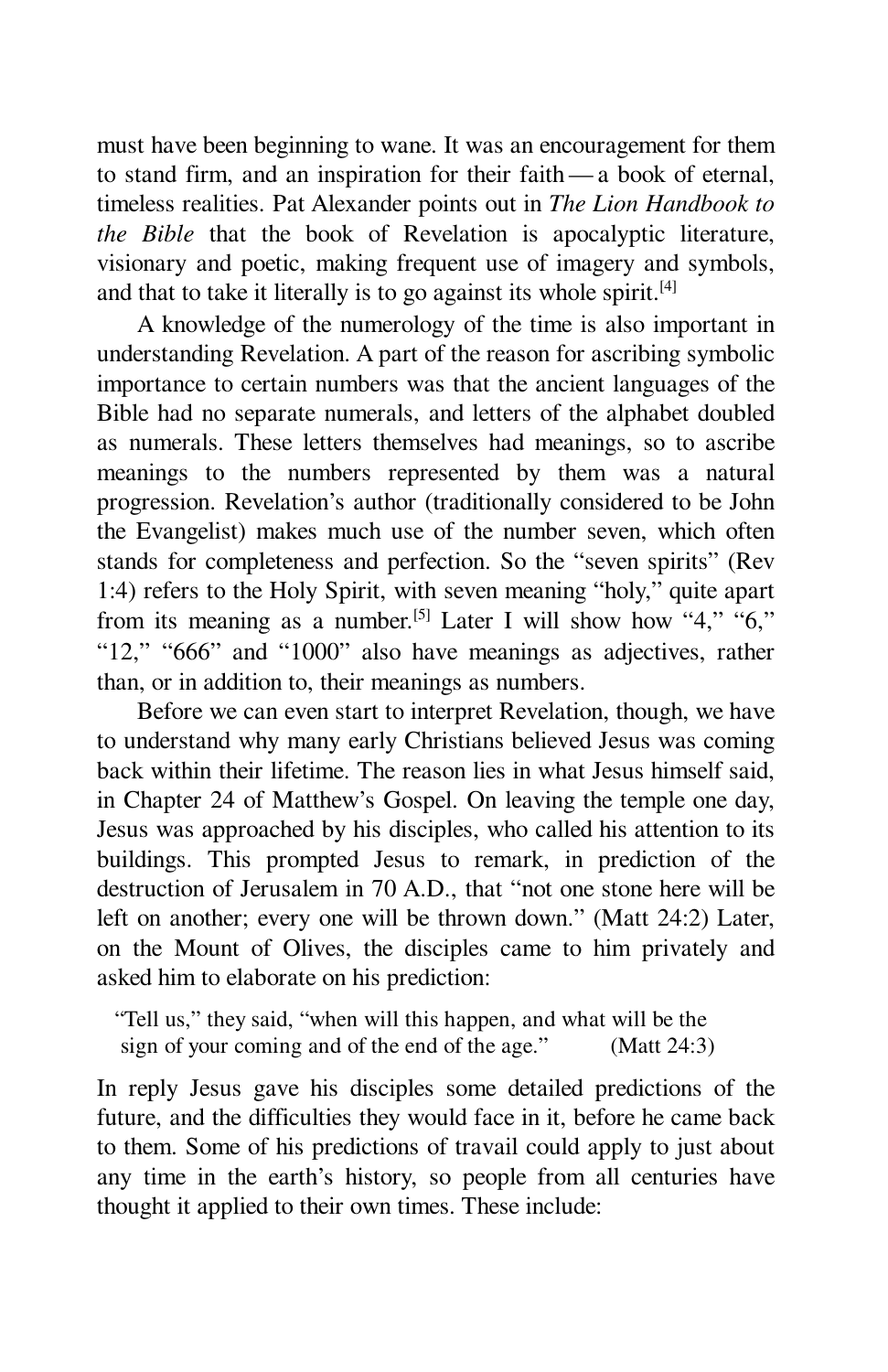"Nation will rise against nation, and kingdom against kingdom. There will be famines and earthquakes..." (Matt 24:7)

 "Then you will be handed over to be persecuted and put to death, and you will be hated by all nations because of me." (Matt 24:9)

and,

 "Because of the increase of wickedness, the love of most will grow cold, but he who stands firm to the end will be saved. And this gospel of the kingdom will be preached in the whole world as a testimony to all nations, and then the end will come." (Matt 24:12–14)

It must, however, be remembered that Jesus was being asked to elaborate on his prediction of the destruction of the temple, and that he was addressing his disciples with predictions of what they, personally, would experience during their lifetimes, and warning them against being deceived by certain events. To make doubly sure he was not misunderstood, Jesus completed his prophecy with these words:

 "I tell you the truth, this generation will certainly not pass away until all these things have happened." (Matt 24:34)

Despite the clarity of this statement, some Bibles footnote the word "generation" with "Or race," presumably to leave open the interpretation that all these things Jesus saw could be applied to much later times, even our own. The reason why Christians want to interpret the word "generation" as "race" is that one of the predictions Jesus made of this time, that would "certainly" happen before "this generation" passed away, was that he would return "with power and great glory." (Matt 24:30) Since Jesus apparently did not come back in that generation, it is presumed that by "generation" Jesus must have meant "race." It is, however, a big step, fraught with danger, to assume Jesus meant something different from what he actually said. Nor could this be a translation problem, as the Greek word used, *genea*, properly means generation, is derived from a word meaning "kin," and is the root of the English words "generation" and "genealogy." By implication it can also mean an "age," a "nation" or a "time," but a "race" is not mentioned by Greek dictionaries as an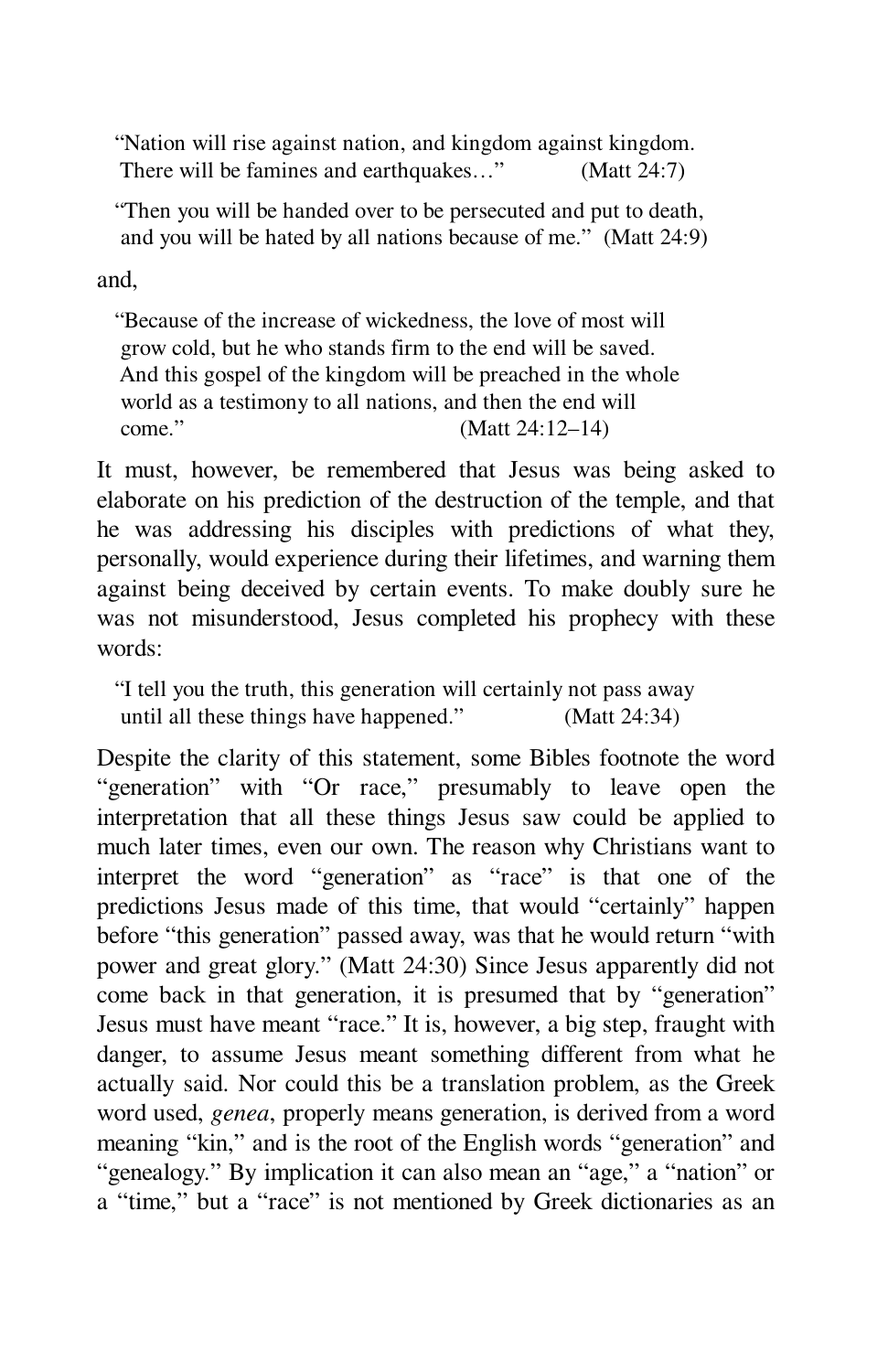implied meaning.<sup>[6]</sup> This is, presumably, why translators feel constrained to retain the translation of "generation," even though they would like it to mean "race." Another reason is that Jesus said the same thing in a slightly different way on another occasion:

 "…the Son of Man is going to come in his Father's glory with his angels, and then he will reward each person according to what he has done. I tell you the truth, some who are standing here will not taste death before they see the Son of Man com ing in his kingdom." (Matt 16:27–28)

This confirms Jesus really was predicting he would come back while at least some of the current generation of people were still alive. And this is, of course, why the early Christians, to whom the book of Revelation was addressed, were so convinced Jesus would return in their lifetime. Do we have to admit, then, that this prediction of Jesus' was wrong? I don't think so. I believe Jesus really did come back in that generation, and has been coming back to every generation since then, but that most people did not, and do not, recognize his presence. Most people were expecting Jesus to return in a physical body, albeit a glorious one, which could be seen with their everyday eyes, but it was not to be like that. When Jesus explained that the kingdom of God is not a physical place somewhere out there, but is intuitively perceived and experienced "within" ourselves, he put it in these words:

 "The kingdom of God does not come visibly, nor will people say, 'Here it is,' or 'There it is,' because the kingdom of God is within you." (Luke 17: 20–21)

Speaking of his return, in Matthew 24, Jesus made a similar use of the words "Here" and "There," suggesting a like meaning:

 "So if anyone tells you, 'There he is, out in the desert,' do not go out; or, 'Here he is, in the inner rooms,' do not believe it. For as the lightning comes from the east and flashes to the west, so will be the coming of the Son of Man." (Matt 24:26–27)

The image of the lightning flashing from the east to the west speaks of omnipresence, of being all places at once: it is symbolic of a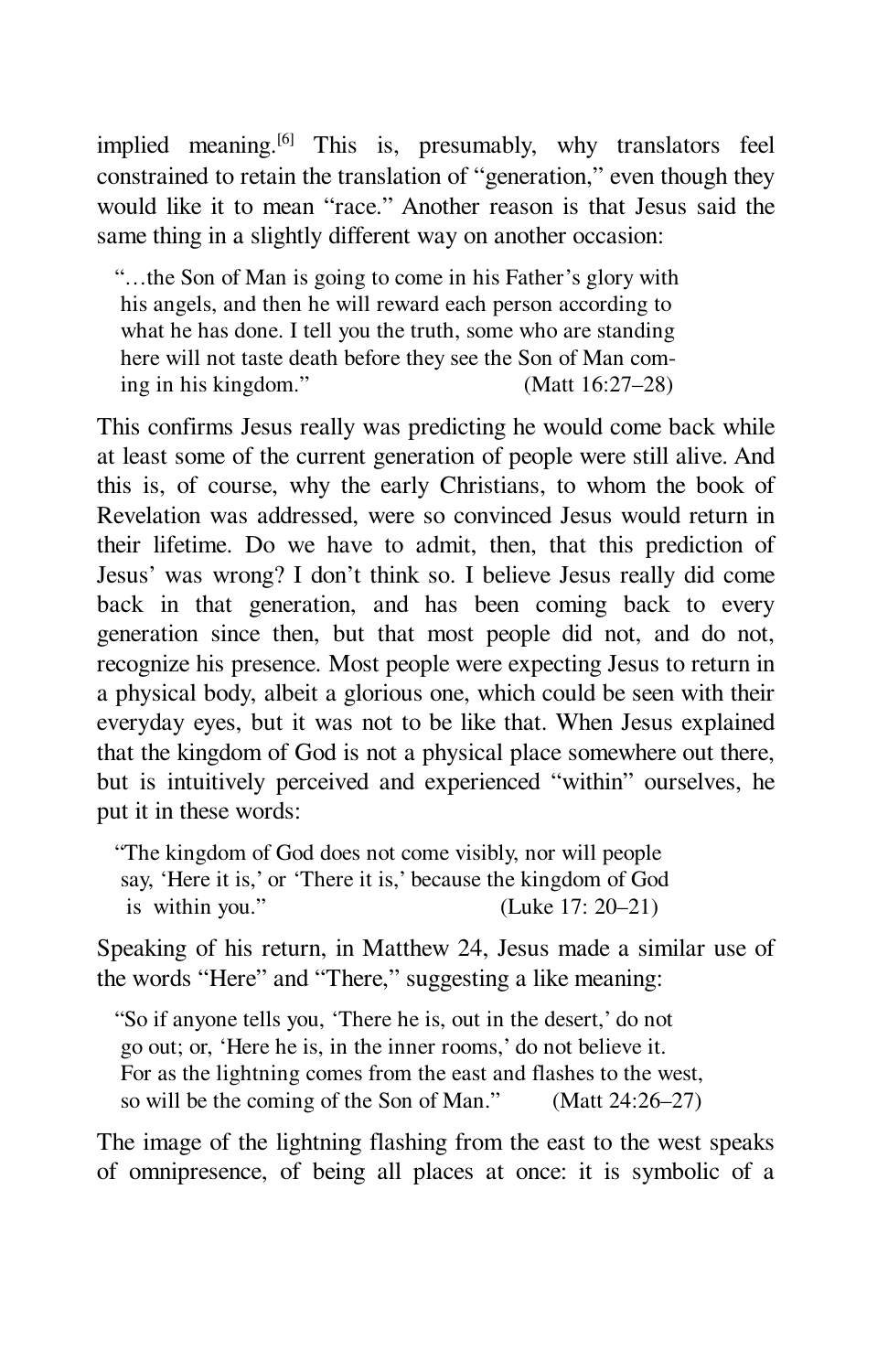powerful spiritual presence. It is like Jesus' image of those born of the Spirit:

 "The wind blows wherever it pleases. You hear its sound, but you cannot tell where it comes from or where it is going. So it is with everyone born of the Spirit." (John 3:8)

And, indeed, this is the key to what Jesus meant by his return. He meant he would be born again in the hearts and consciousness of those who have been born of the Spirit, and that his powerful and glorious presence would be with them. Seeing something "in the clouds of the sky" is an image of spiritual perception, and the "trumpet call" is an image of the interiorly heard sound of the "Amen" (or the "Om," of Hinduism), the "sound of rushing waters" (Rev 1:15), the roar of the universe, heard by those who have been born again of the Spirit. This is why Jesus said,

 "They will see the Son of Man coming on the clouds of the sky, with power and great glory. And he will send his angels with a loud trumpet call, and they will gather his elect from the four winds, from one end of the heavens to the other." (Matt 24:30–31)

So when Jesus said, "some who are standing here will not taste death before they see the Son of Man coming in his kingdom," (Matt 16:28) he meant that in their current lifetime, some of those in his presence would be born again in Spirit, and would see him come "IN HIS KINGDOM." And which kingdom is this? It is the kingdom of God, for, as is explained many times in the Bible, Jesus is heir to this kingdom, and we are co-heirs with him (e.g. Romans 8:17). And where is the kingdom of God? It is "WITHIN YOU" — and that is precisely where Jesus returns. All these references to the kingdom of God and Jesus' return are consistent with each other, and within themselves, when seen in this light. When people are born again of the Spirit, they become God's elect, those who have chosen Him rather than the worldly egotistical way of living, and so Jesus said that when he comes with his angels, they will gather his elect from "the four winds," that is from all corners of the earth, and from "one end of the heavens to the other" — from all planets in the universe where there is sentient life. And Jesus and his angels will continue to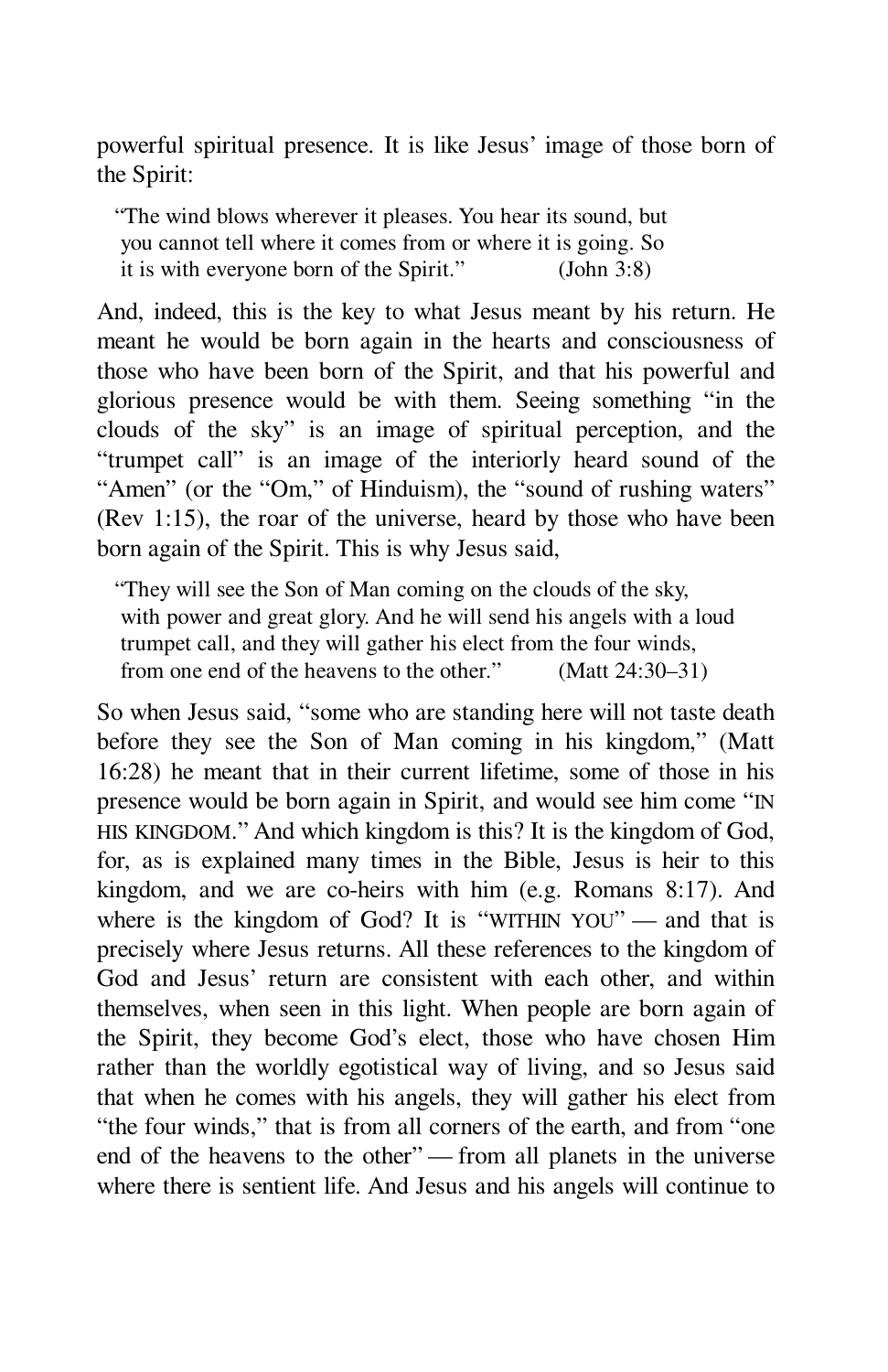gather his elect in every generation, when people come to God, and are born again of the Spirit.

 Jesus was asked two questions by his disciples: one was about the destruction of the temple, and the other was about the sign of his coming and the end of the age. So he talked about the destruction and anguish which was in store for Jerusalem, and the spreading of his gospel around the world (which was probably referring to just the known, or "civilized," world, the Greek *oikoumene*, extending from the Mediterranean area through to India<sup>[7]</sup>). Both of these things did, in fact, happen within the lifetime of his disciples. And he also talked about how he would come again into the lives of many of them. What is more, his two answers are associated, for the destruction of Jerusalem was a fitting image for the destruction of worldliness which must occur in people's lives before they can be born again of the Spirit. So the "end of the world" means two things in Matthew and Revelation: the destruction of Jerusalem and Israel, the end of their nation and world as they knew it, and the end of worldliness in those born again of the Spirit. Jesus predicted the anguish would be great leading up to both of these great endings. Certainly the sacking of Jerusalem was to be devastating, but also, as those who have been born again spiritually know, there is no greater anguish than the falling apart of our little worldly empires — our realization that we cannot cope on our own — which precedes giving our lives to God.

 This is a profoundly different way of looking at "end-time" teachings, but it is one which makes sense of it all, explains why the world hasn't physically come to an end, and involves every generation of people equally, as the "end-time" of the worldliness of those ready to surrender to God approaches, and they are born again of the Spirit and become a part of God's elite. This is not to say the world will not end one day; it must end at some time, and if not before, it will happen in about seven billion years time when the sun heats up to the point where life on earth cannot be sustained. Seeing the basic meaning of these Scriptures, though, and understanding its symbolism, enables us to focus on the true end of this world for us, as we give our life to God: the end times of our lives here on earth, and the end of our association with the world's ways.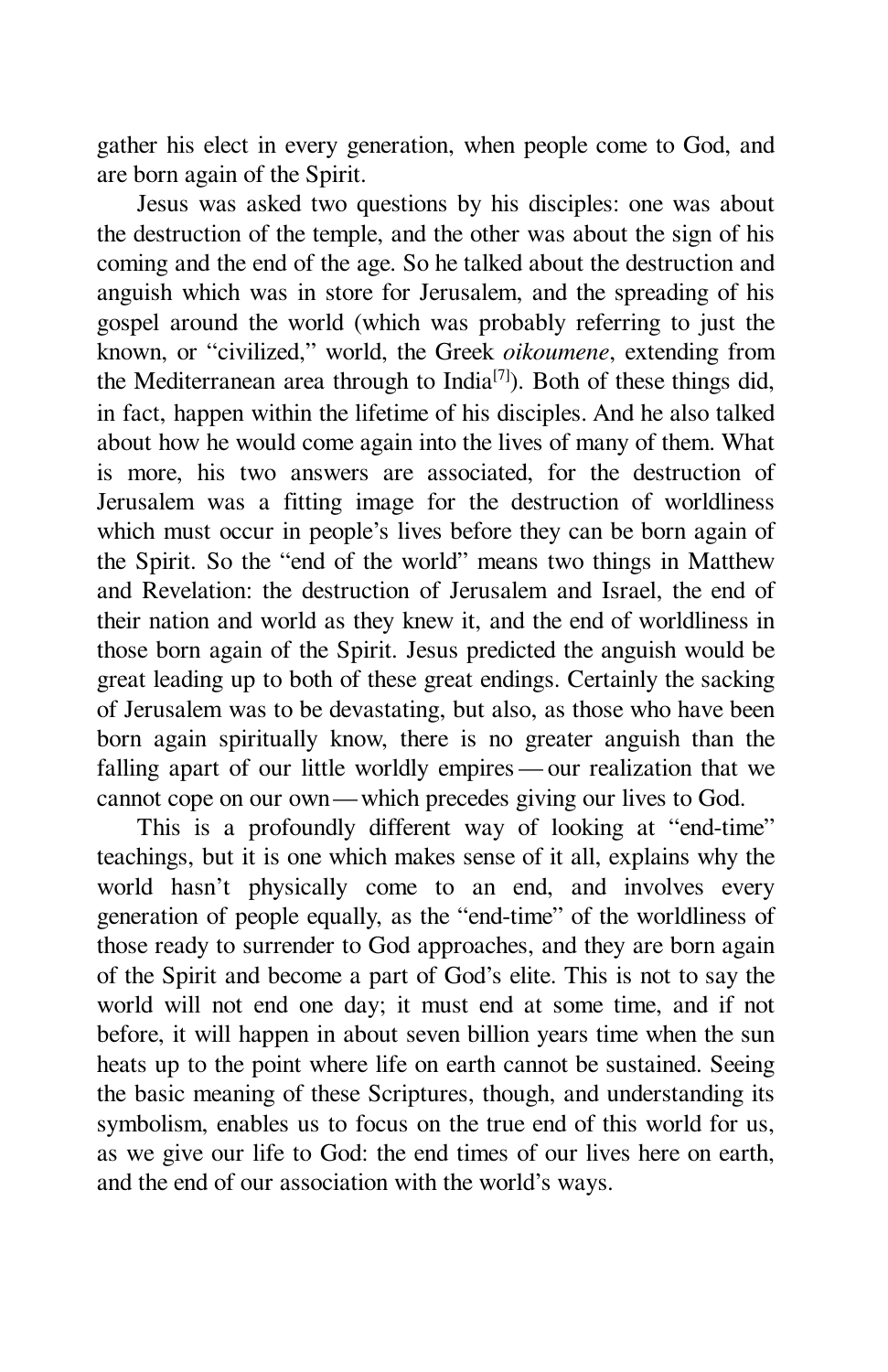The Book of Revelation can be much better understood if we approach it with this view of the "end times." It was written to inspire the lagging faith of those who were patiently waiting for Jesus to return, by giving them a vision of just how Jesus comes back to those who truly give their lives to God, and showing them some of the wonderful things that are in store for them. John was a man who meditated deeply on God, and was given a vision to pass on to the early churches:

 On the Lord's day I was in the Spirit, and I heard behind me a loud voice like a trumpet, which said: "Write on a scroll what you see and send it to the seven churches…" (Rev 1:10–11)

The Lord's day may have been Sunday, but it could have been any day devoted to waiting on God in silent prayer and meditation. As in Matthew's Gospel, the "loud voice like a trumpet" is the intuitively heard voice of God, a part of the inner spiritual vision, not any externally heard sound. John hearing the voice "behind" him means he heard it behind his physical senses, in an intuitive way. Anyone who wants to know God, and is prepared to spend time meditating on Him, will, in time, be able to hear this voice of God. It may be as the ever-comforting "Om" or "Amen" sound, which John, in accord with many others, describes as being "like the sound of rushing waters" (Rev 1:15), or it may be through the voice of intuition or conscience, bringing specific guidance or information. John describes how he reacted to this voice:

 I turned round to see the voice that was speaking to me. And when I turned I saw seven golden lampstands… (Rev 1:12)

In the Greek the word "round" isn't there; the literal translation is, "I turned to see the voice which spoke with me." As a key to interpreting Revelation, I am advocating the suggestion that John didn't turn round, but turned within, and what he saw was his astral body, the body of light which survives physical death, centered around the seven cerebro-spinal centers (or chakras), glowing like "seven golden lampstands." These are the brain center, called in the Vedas the "thousand petalled lotus of light," and the six spinal centers. They correspond to the brain, the medulla oblongata, and the five main nerve centers, or plexuses, along the spinal cord, which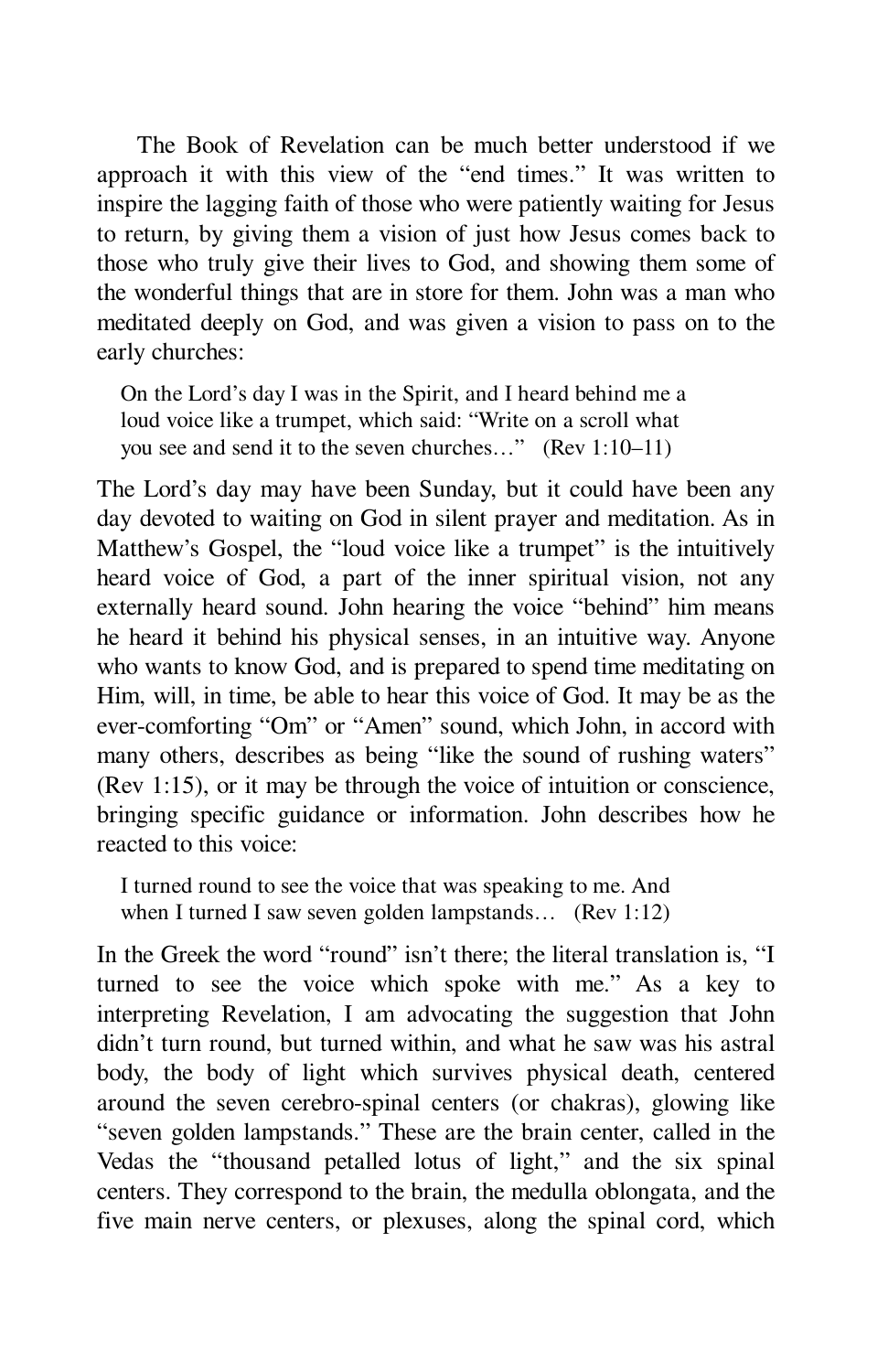feed nerves to the various parts of the body: the cervical (neck), thoracic (heart), lumbar (solar plexus), sacral (hara), and coccygeal centers. The significance of these spinal centers to spiritual perception is that if we are to withdraw our consciousness and life energy from the outer world of the senses into the kingdom of heaven within, so we can really love the Lord our God with all our "mind" and all our "strength," we need to reverse the flow of nervous energy, which normally flows out into the world, and redirect it so it circulates around the "temple of the Holy Spirit" within. In practice, this involves reversing the flow of perception at these main nerve centers. These nerve centers are the "gates" through which we move out into identification with the world, or withdraw into the kingdom of God within. There are Yoga techniques, designed to give control over these nerve centers, which greatly hasten the process of finding the "kingdom of God" within. Some of these Yoga techniques involve circulating "life energy" around the seven cerebro-spinal centers, often through *pranayama* methods, whereby the "life force" is controlled through breathing techniques. The techniques I am best acquainted with are the Kriya Yoga techniques, brought to the West by Paramahansa Yogananda, and taught by the organization he started, Self-Realization Fellowship.<sup>[8]</sup> People from all religions can apply to learn these techniques. The fact that John reveals his use of such techniques in the verses of Revelation we have just looked at establishes an excellent precedent for their use by Christians. That John really did practice and advocate a life-force control technique similar to some Yoga techniques, can be further confirmed by analyzing this explanation of his:

 The mystery of the seven stars that you saw in my right hand and of the seven golden lampstands is this: The seven stars are the angels of the seven churches, and the seven lampstands are the seven churches. (Rev 1:20)

Churches are always, in one way or another, meant to be links between this physical world and the spiritual world, routes of salvation, ways of escaping from the suffering of this world. John is here explaining that this is what the seven golden lampstands, the seven cerebro-spinal centers (or chakras) are: they are the way in and out from the physical realm to the heavenly realm — the route of our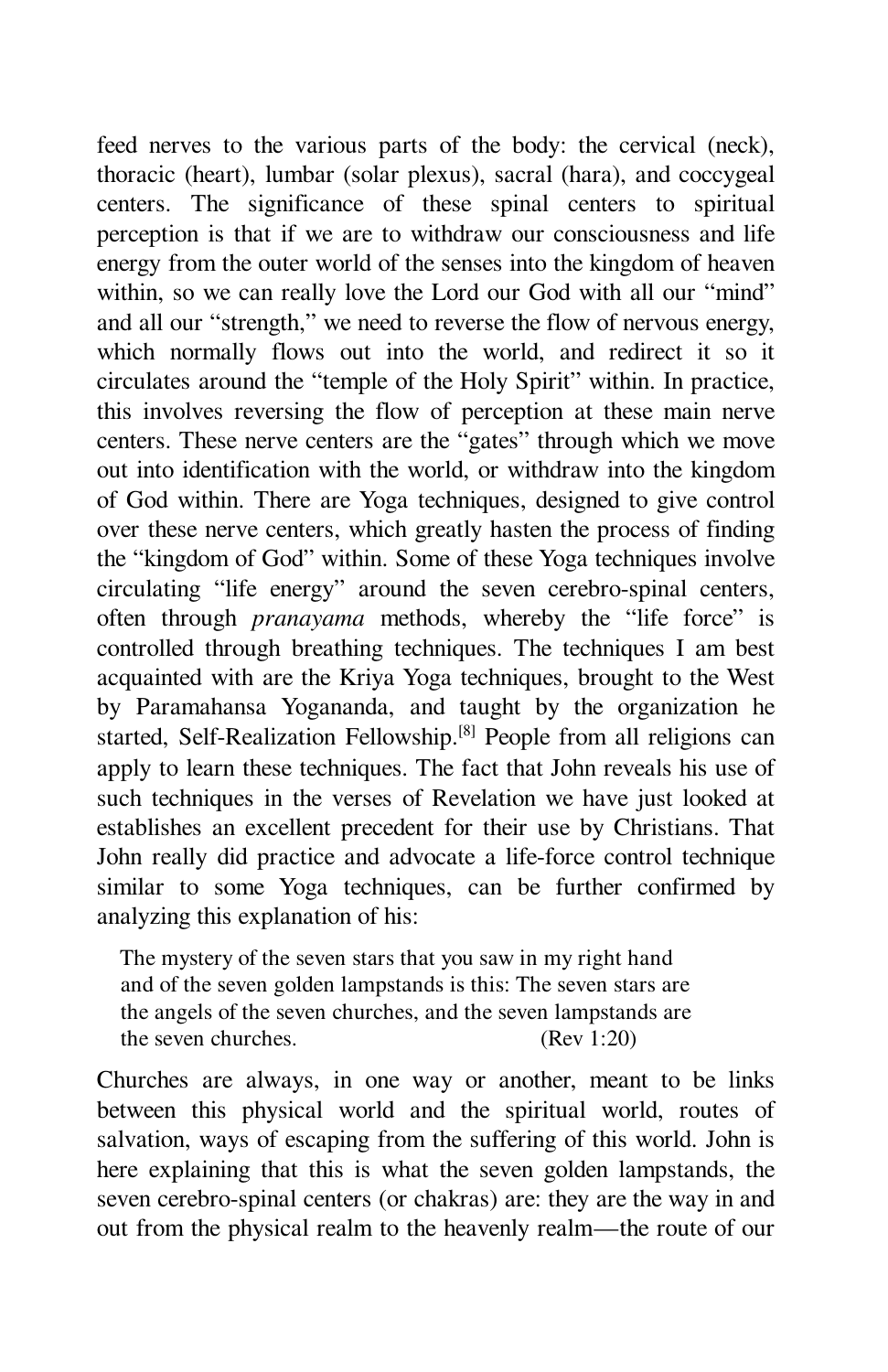salvation, our escape to heaven — so he calls them churches. The seven stars were earlier said to be held in the "right hand" of the astral body (verse 16), and this is reiterated in this verse. The right hand is an image of control and power. What this means is that we can have control and power over these stars, not outwardly, in a physical way, but inwardly through the grace of God, as the astral body is holding them in the power of the Spirit. In verse 16 the stars are left unexplained, but in verse 20 John says, "The seven stars are the seven angels of the seven churches, and the seven lampstands are the seven churches." In other words, the stars are the power and light (angels) of each of the seven lampstands or cerebro-spinal centers (churches).[9] John is saying we can manipulate and control the energy in these centers (their stars, or angels) so as to use them as "churches" — links to the kingdom of God within. Yoga techniques such as Kriya Yoga are designed to do exactly this. Such a Yoga, and the spiritual blessing by which it is effective, is the outworking of God's grace, a priceless gift offered to all who really want to know God enough to go to the trouble of seeking it out.

 With this knowledge it is easy to see who it is, "who holds the seven stars in his right hand and walks among the seven golden lampstands" (Rev 2:1). It is the divine power of Christ we each have access to within us, there to tap into if we choose to identify with it rather than with the world.

 In talking about the problems and strengths of the seven church congregations, John is talking about the various problems individuals typically face, the strengths they have been blessed with, and the warnings they need to heed if they are to "overcome," and receive the rewards from God he so beautifully describes:

 To him who overcomes and does my will to the end, I will give authority over the nations…I will also give him the morning star. He who has an ear, let him hear what the Spirit says to the churches. (Rev  $2:26,28-29$ )

The morning star is an image of Christ's presence and power — the way, as we have seen, Jesus comes back to those who have overcome the world, and been born of the Spirit. The image is explained in the last chapter of Revelation, where Jesus talks of his coming back: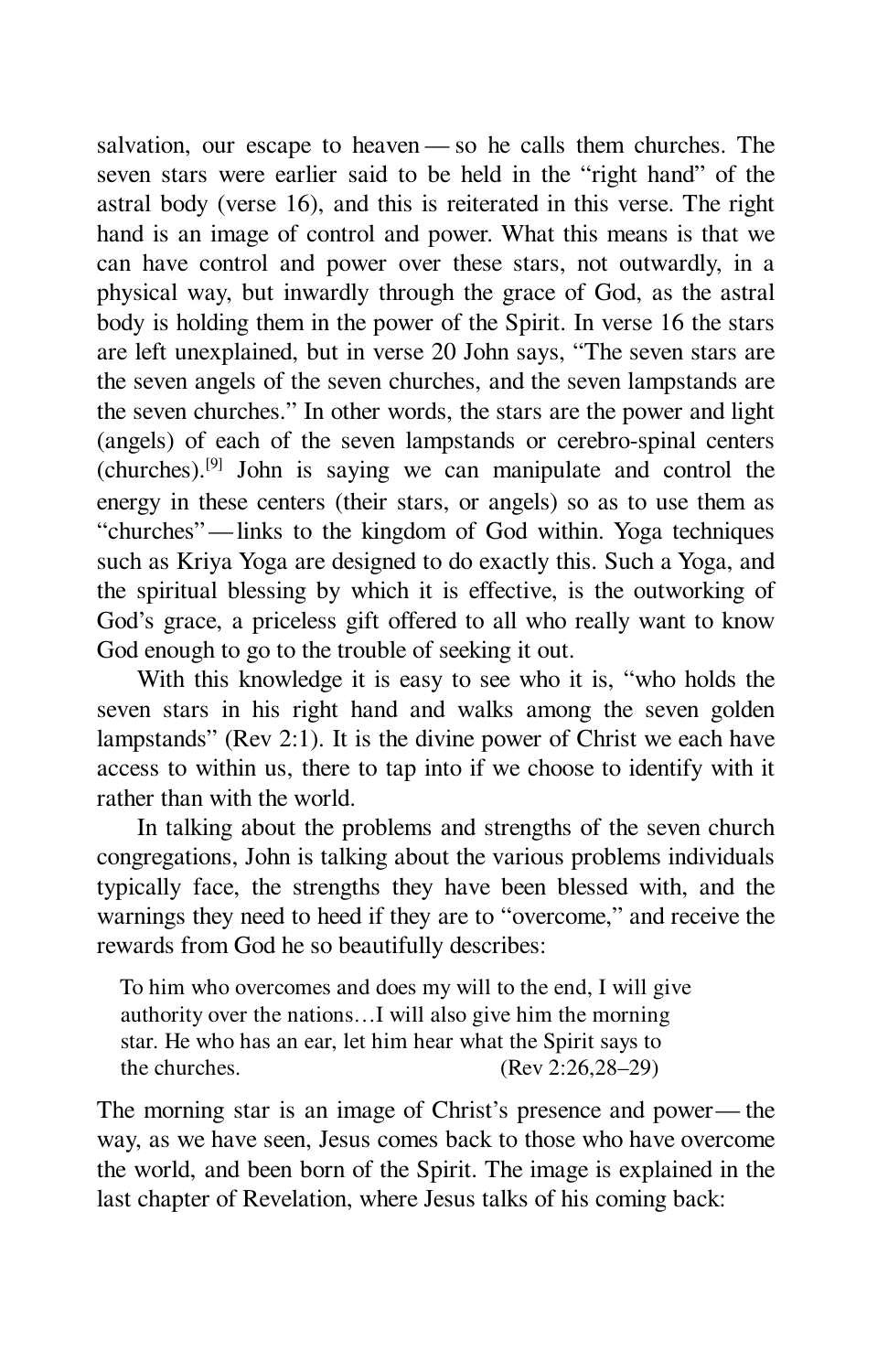"I, Jesus, have sent my angel to give you this testimony for the churches. I am the Root and the Offspring of David, and the bright morning star." (Rev 22:16)

The Sanskrit word "Om" (pronounced "Aum") refers to the Holy Spirit, and is named after his voice, "like the sound of rushing waters," which can be heard within by those who are in tune with God. The word "Amen" has a similar sound (when pronounced "Ahmen," as it should be), and that it is also a name for the Holy Spirit is shown by this verse:

 These are the words of the Amen, the faithful and true witness, the ruler of God's creation. (Rev 3:14)

In Chapter 4 John again refers to the cerebro-spinal centers, or chakras, as gates to the kingdom of heaven, and to the astral body of light, formed around these seven glowing centers ("seven lamps… blazing"), which together contain the sevenfold spirit of God. This truly describes how the body is the temple of the Holy Spirit:

 After this I looked, and there before me was a door standing open in heaven, And the voice I had first heard speaking to me like a trumpet said, "Come up here, and I will show you what must take place after this." At once I was in the Spirit, and there before me was a throne in heaven with someone sitting on it... From the throne came flashes of lightning, rumblings and peals of thunder. Before the throne, seven lamps were blazing. These are the seven spirits of God. Also before the throne there was what looked like a sea of glass, clear as crystal. (Rev 4:1–2,5–6)

The "sea of glass, clear as crystal" is an image of the perfect intuitive perception that is possible when all thoughts are calmed, and the mind is withdrawn from the senses and reverently concentrated on God alone. Thoughts are ripples on the lake of the mind, which break up and distort the image of God which is shining there always. But through meditation the mind becomes calm, the waves of thought gradually subside, and before long the presence of God is felt, just as the image of the moon appears in a still lake.

 In this sea of glass, John saw the truth about the two ways of living: the worldly way, which the masses in each generation choose, and the way of following God, which only a few people, the "elect"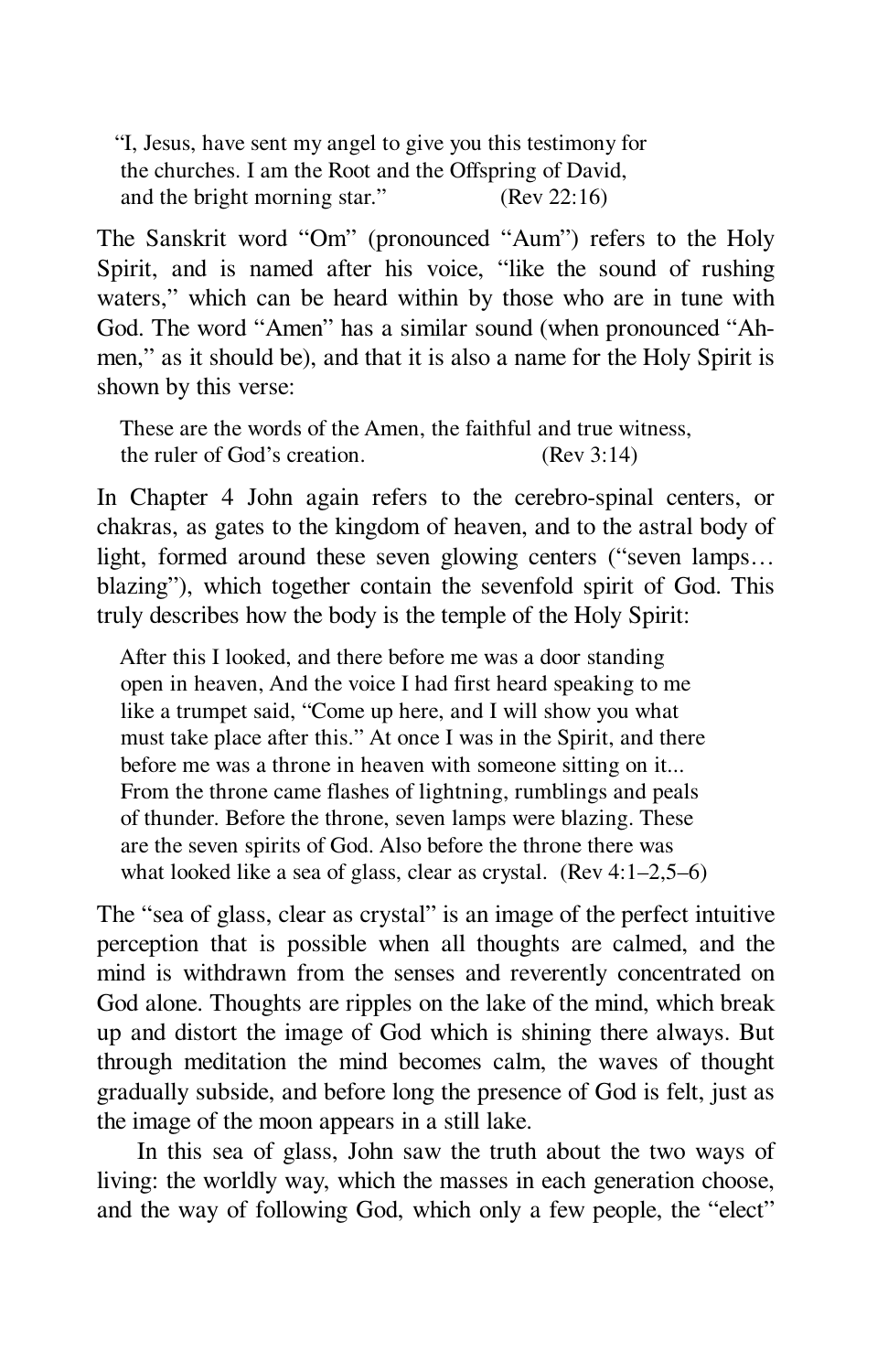in each generation, choose. The "seven seals" (Rev 6–8) maintain the secrecy about the power of the seven chakras, known only to the elect: each is a two-way gate, and the power residing in them is a two-edged sword. By withdrawing the life force up into the spine and brain through each of these nerve centers, the kingdom of God within can be realized, but by allowing the life force to go down the spine and out through these nerve centers into the physical world of sense attachment, worldliness, with all its troubles, results. These are the two choices. John symbolically pictures the results of each. First there are these preliminary verses:

 After this I saw four angels standing at the four corners of the earth, holding back the four winds…Then I saw another angel coming up from the east, having the seal of the living God. He called out in a loud voice to the four angels…: "Do not harm the land or the sea or the trees until we put a seal on the foreheads of the servants of our God." Then I heard the numbers of those who were sealed: 144,000 from all the tribes of Israel. (Rev 7:1–4)

 "Four" stands for the earth, and the four angels are the laws of nature which govern the way the material world works. Nature will have no power to harm the servants of God, as they are living under God's law, and are not bound by natural law. The "144,000" represent all the people who have chosen God, and the twelve tribes of Israel represent all the nations of the world. "Twelve" symbolizes the full extent of something. That 12,000 of the elect come from each of the twelve tribes, shows that no nation or people or religion is favoured over any other. The elect is:

 a great multitude that no-one could count, from every nation, tribe, people and language… (Rev 7:9)

They are people who have been in the "great tribulation" of worldliness, but have come out of it by following the way of purity and perfection Jesus taught. In the picturesque language of the vision, "they have washed their robes and made them white in the blood of the lamb." (Rev: 7:14) Their reward, in living in the kingdom of God, is that:

"they are before the throne of God and serve him day and night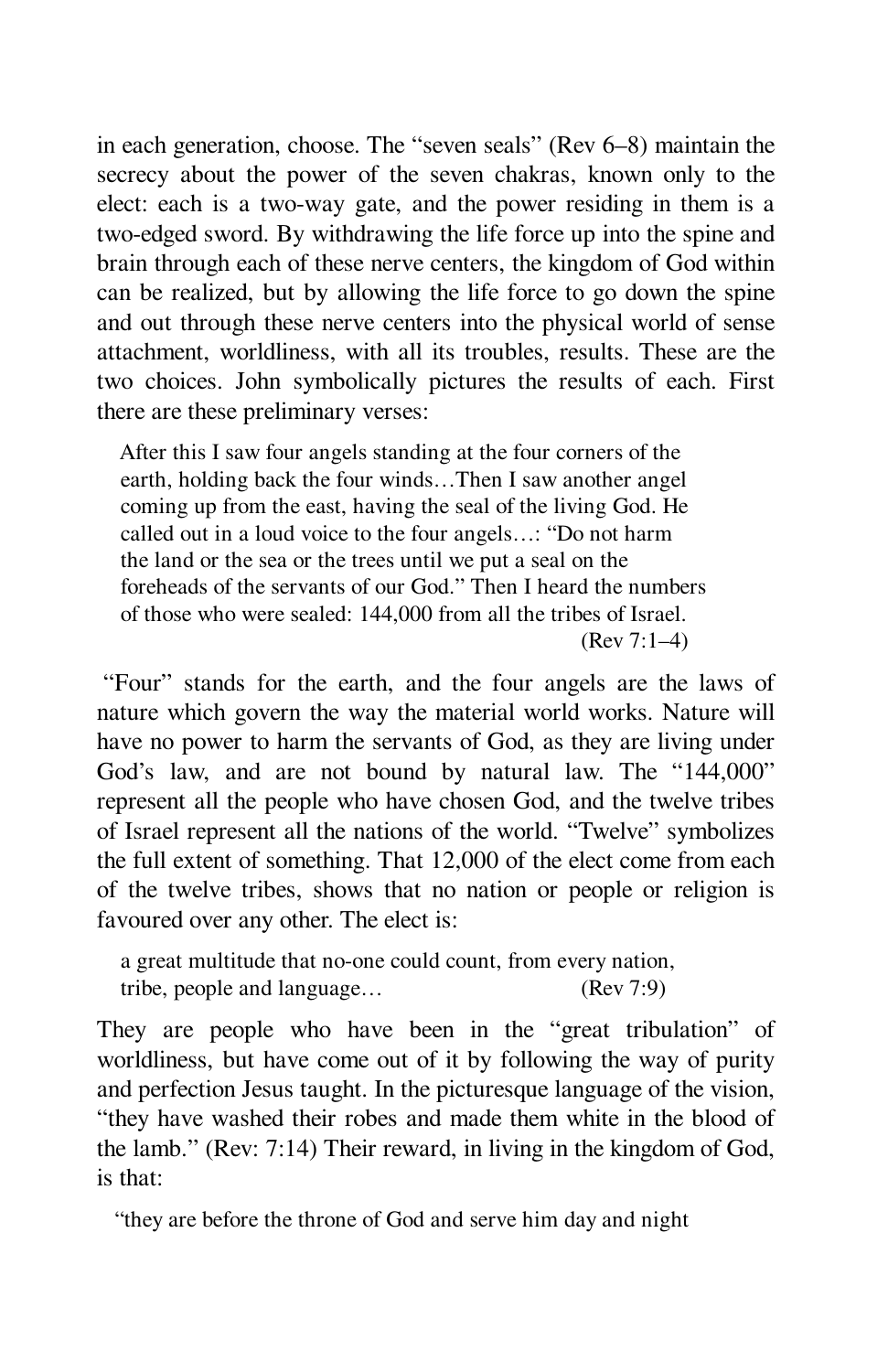in his temple; and he who sits on the throne will spread his tent over them. Never again will they hunger; never again will they thirst. The sun will not beat upon them, nor any scorching heat. For the lamb at the center of the throne will be their shepherd; he will lead them to springs of living water. And God will wipe away every tear from their eyes." (Rev 7:15–17)

By contrast, those who turn their back on God, and reach out into worldliness through their senses, wreak a terrible havoc on the world. The image of the "angels" (life energy), of the golden lampstands (chakras) being sent downward to the earth, rather than upward to God, is vividly portrayed:

 The first angel sounded his trumpet, and there came hail and fire mixed with blood, and it was hurled down upon the earth. A third of the earth was burned up, a third of the trees were burned up, and all the green grass was burned up. (Rev 8:7)

With all of the first six angels, havoc is brought to earth, and one third of everything is destroyed. The seventh angel, however, is the energy of the "thousand-petalled lotus" of the brain. It is the highest and most important nerve center, and even when its energy is directed toward the world, it calls human beings to see the holy in life, and begin to think of God. So it is that thinking, reflective people are most likely to realize the folly of living in a worldly way, become sick of its alternating joys and troubles, and look for permanent happiness. When the seventh angel sounded his trumpet, there were loud voices in heaven, which said:

 "The kingdom of the world has become the kingdom of our Lord, and of his Christ and he will reign for ever and ever." (Rev 11:15)

This is a change within an individual: a conversion. Once this genuinely happens, a person will never look back — Christ "will reign for ever and ever" with that person. This brings great rejoicing in heaven, where the twenty-four elders, who were seated on their thrones before God, fell on their faces and worshipped God, saying:

 "We give thanks to you, Lord God Almighty, who is and who was, because you have taken your great power and have begun to reign." (Rev 11:16–17)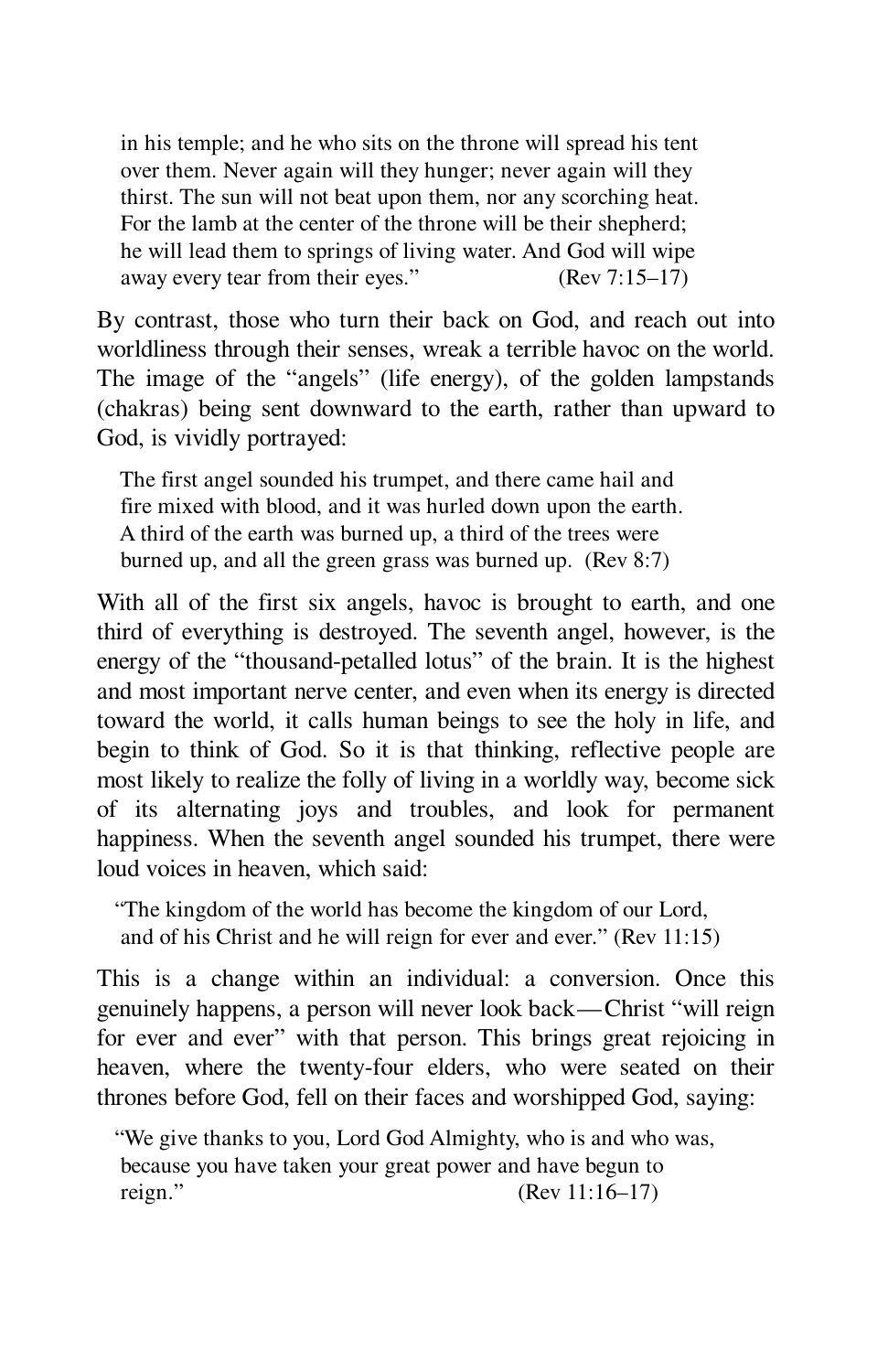But God has only just "begun to reign" in such a person's life, and a gigantic battle between good and evil must take place, as the person's bad habits and selfish tendencies, built up over incarnations, are painfully weeded out. The new spiritual seeker, determined to find God, is given a lovely image in Revelation:

 …a woman clothed with the sun, with the moon under her feet and a crown of twelve stars on her head. She was pregnant and cried out in pain as she was about to give birth. (Rev 12:1–2)

This shows how much God values every new person who comes to Him: he dresses them in the glory of the universe, and is there to help them do battle with their old worldly nature and defeat it. Before this battle with the devil, in the form of the "dragon," the woman gives birth to "a male child, who will rule all the nations with an iron scepter," and who is "snatched up to God and to his throne." (Rev 12:5) The child is clearly Jesus, and the woman giving birth is the spiritual seeker being born again of the Spirit, and giving birth to Christ in his heart — a beautiful image of the way Jesus comes again.

 Two further aspects of evil in the world are then discussed: the two beasts. The first represents the obviously blasphemous and egotistical works of some human beings, the second, a more subtle and insidious form of worldliness, which is sophisticated, deceptive, and pretends to be doing good. This is the infamous and widely discussed beast who:

 …forced everyone, small and great, rich and poor, free and slave, to receive a mark on his right hand or on his forehead, so that no-one could buy or sell unless he had the mark, which is the name of the beast or the number of his name. This calls for wisdom. If anyone has insight, let him calculate the number of the beast, for it is man's number. His number is 666.

(Rev 13:16–18)

People do either display the mark of the world or show their freedom in God. But this passage also has a deeper meaning. It refers to the world being organized in such a way that it makes it very difficult for people not to be worldly, where it is almost impossible to do business (buying or selling) without becoming tied up with its unscrupulousness. It is very easy for worldliness to rub off on those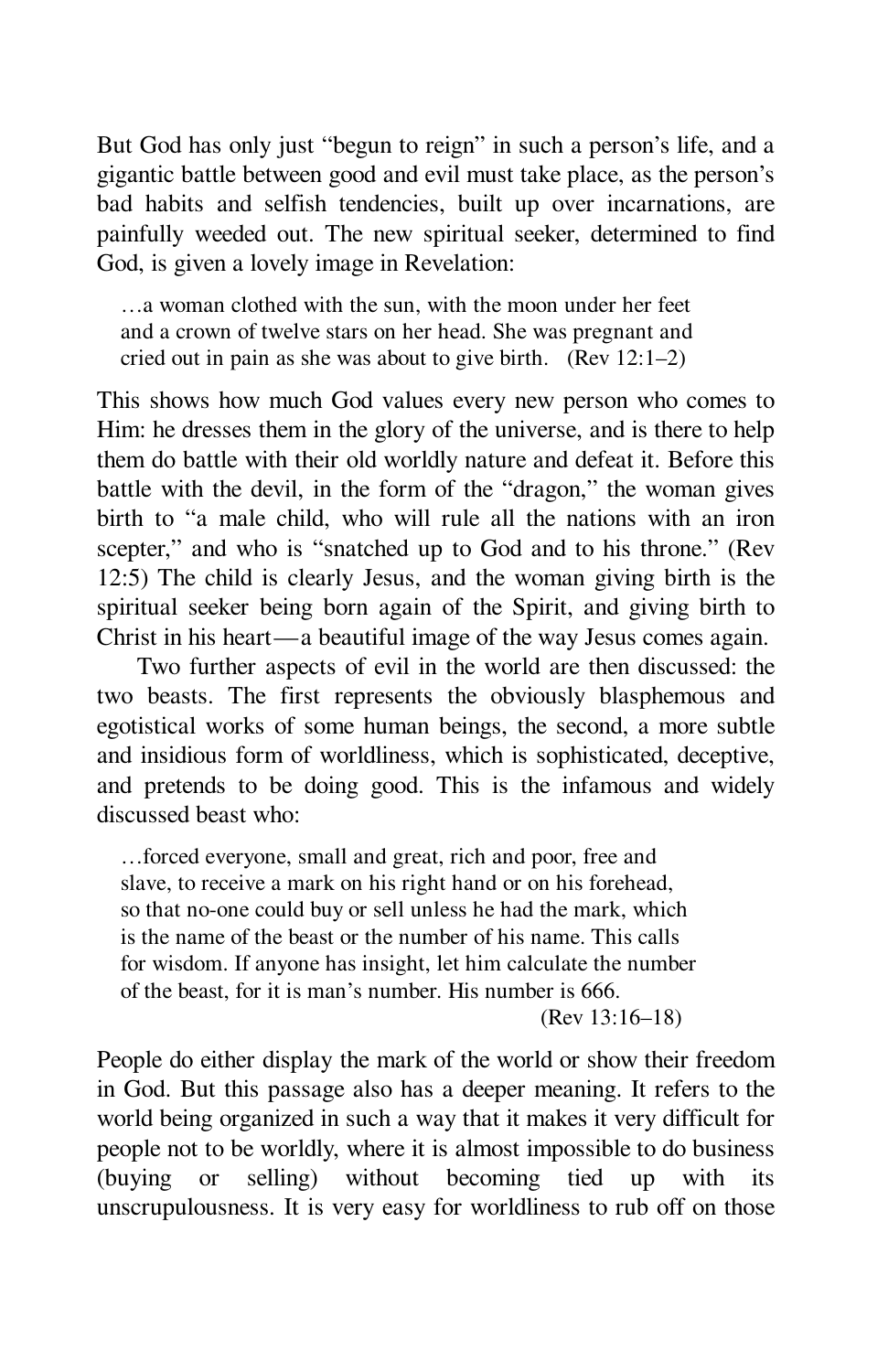who have recently decided to seek God, and for it to drag them back into its clutches. Wisdom and insight are needed to find the way out of this problem, for even Godly people need to buy and sell, and in other ways deal with the world. The answer lies in the fact that the mark of the beast is "man's number." The essence of worldliness lies in people being egotistical and wanting to do things in their own human way, rather than through seeking God's way. With this insight, God's people can deal with the world safely, and not become corrupted by it: what they have to do is remain centered in the thought of God, avoid putting themselves first, and always ask God what He wants them to do, rather than doing things their own way. "I did it my way" is the way of the world, which gratifies the ego, but leads to inevitable pain and sorrow. "I did it God's way" is the way to eternal happiness.

 In the symbolism of numbers, "6" was considered a human number, and no matter how many times it is repeated, it always falls short of "7," God's number.<sup>[10]</sup> The number 666 is also almost exactly two-thirds of 1,000, which is, in this symbolism, a perfect, complete number, as in the number of the elect, which is  $12x12x1000$ , and the millennium, which is "1,000" years of peace. Man's number being two-thirds of perfection is significant. When the first six angels hurled their strength down to earth (Rev 8 and 9), which, as we saw, is an image of people's sense identification with the world, "a third" of everything that was touched was destroyed, leaving just two-thirds intact. This is the way of the world: even at its best, for every two things that go right, there will be something that will go wrong, progress is always "two steps forward and one step backwards," and for every two days of happiness there will be a day of sadness somewhere down the line. This duality of the world can't be avoided; it is its very nature. Only in the kingdom of heaven can perfection be found. And this is why living in the kingdom of heaven is described as a "thousand" years. Once people have overcome their worldly habits and tendencies (won the battle with the dragon), avoided the deception of the beast (worldliness tempting them back), then, in the language of Revelation, their "Babylon" has fallen, there is great rejoicing, and they live in the millennium, the "thousand" or perfect years of living in the kingdom of heaven, during which the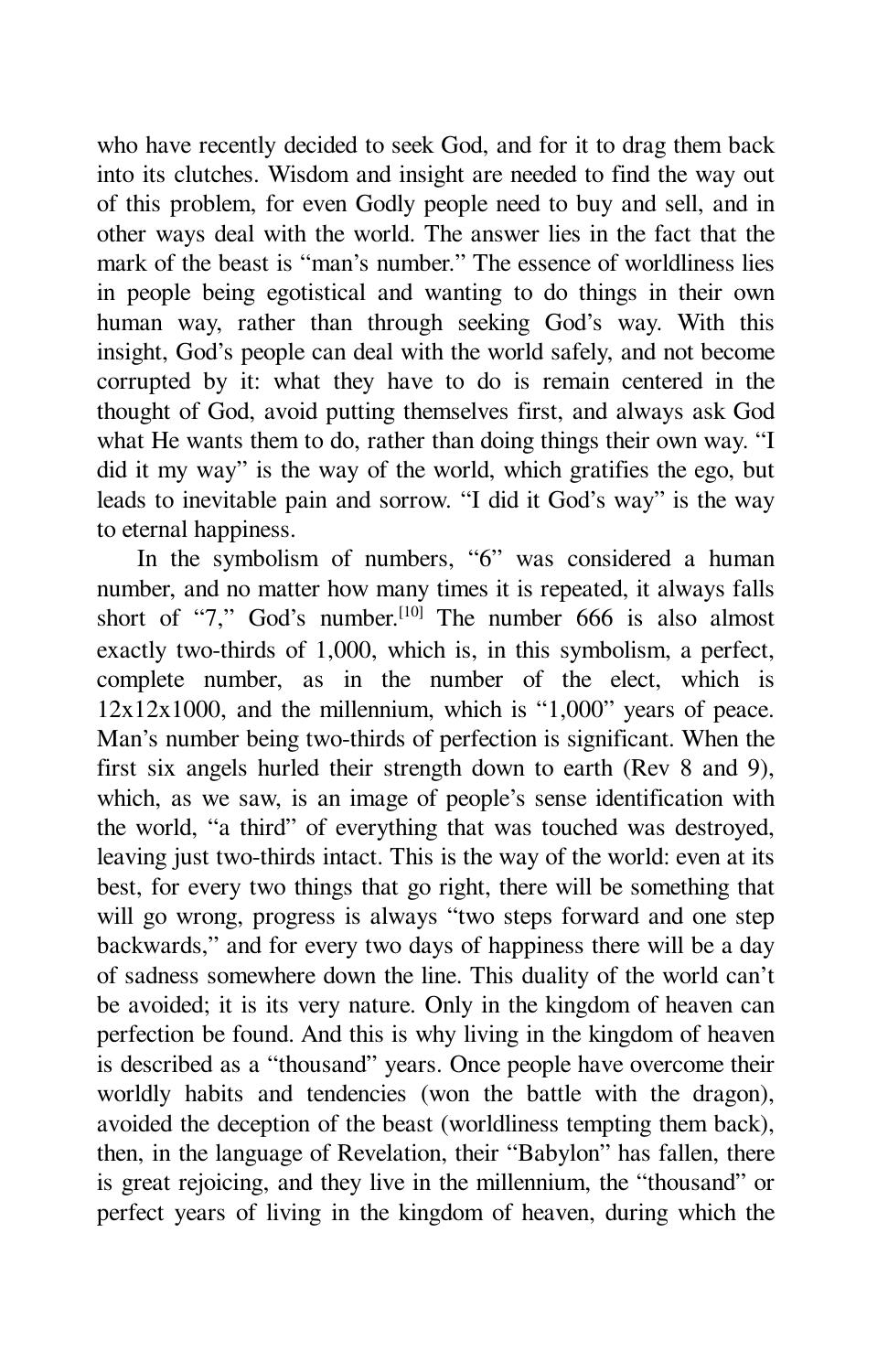worldliness and duality of the earth they live on does not affect them, and temptation does not assail them. They are in the world still, but not of the world. Though, literally, the word "thousand" is used as a number, its real meaning is only apparent when its numerology is understood.

 After being strengthened by living with God during these perfect years or "millennium," the elect are again tempted by Satan (Rev 20:7). The devil loves to test the saints, and even, as we know, took a delight in tempting Jesus in the wilderness. But with the strength of God they now have, the saintly have no trouble in defeating the devil. And this really is the end of temptation, worldliness and deception for such saints: these evils are then defeated forever. In the language of Revelation,

 the devil…was thrown into the lake of burning sulfur, where the beast and the false prophet had been thrown. They will be tormented day and night for ever and ever. (Rev 20:10)

 There is one more aspect of this drama of salvation to be covered — what happens at the death of the physical body — and John goes on to shed light on this. As it is a time of transition, a judgment must be made about where each soul is to go next. What John saw was that "each person was judged according to what he had done." (Rev 20:13) This is the end of physical death for the Godly who have overcome worldliness: death belongs to material existence, "the lake of fire," so whatever impression of the realness of physical death these graduating souls have brought with them must be cast off, and returned to earth, along with all the worldly souls who still hanker after a material existence. As Revelation puts it:

 …death and Hades were thrown into the lake of fire. The lake of fire is the second death. If anyone's name was not found written in the book of life, he was thrown into the lake of fire. (Rev 20:14)

An earlier passage showed that this lake of fire, or burning sulfur, is the permanent home of temptation (the devil), worldliness (the beast) and deceptiveness and false teaching (the false prophet). Now it is also shown to be the place where death, Hades and worldly people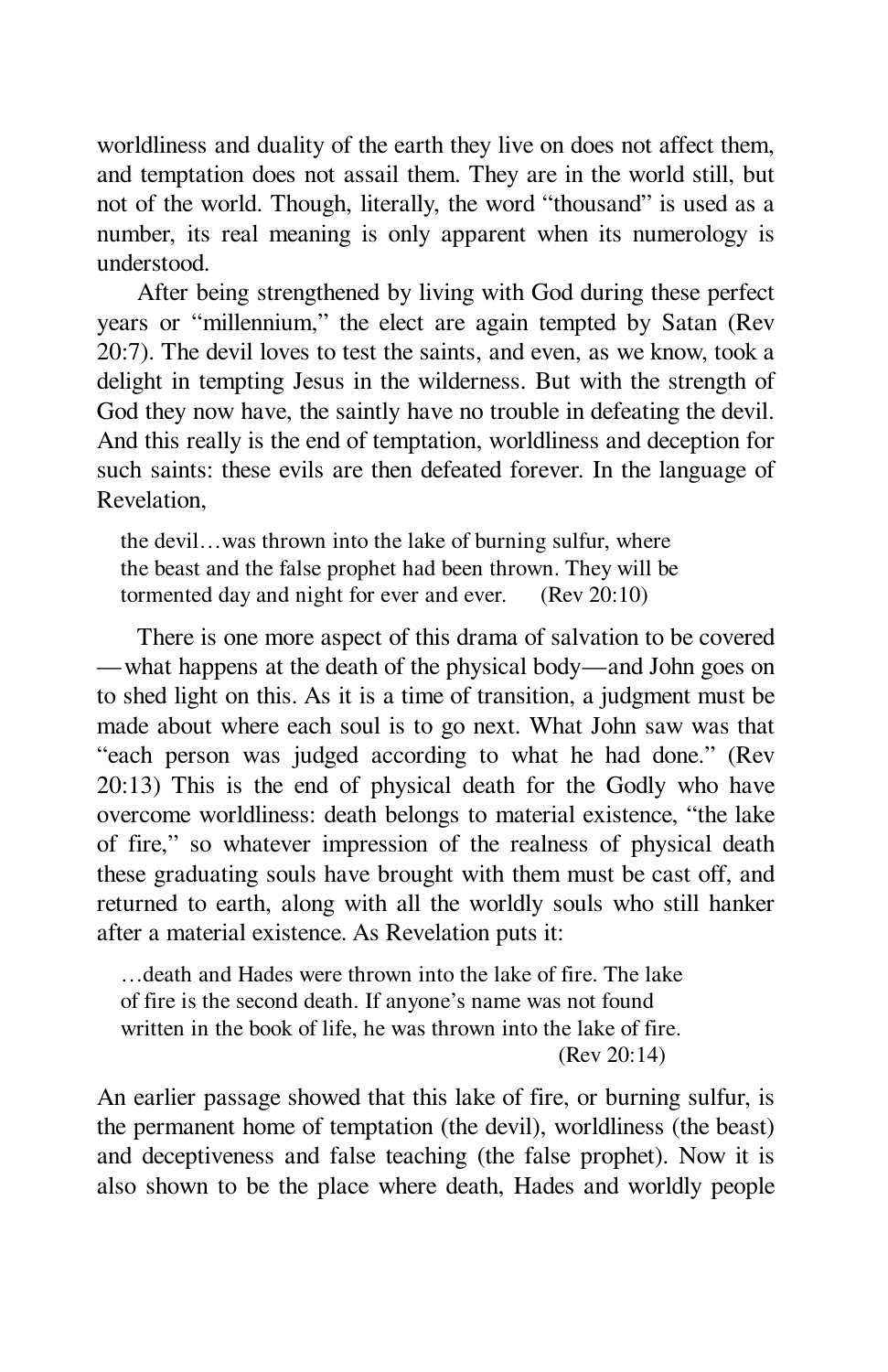reside. This certainly sounds like earth, or some other material planet. And, indeed, the lake of fire is the material plane of existence.

 Those whose names are written in "the book of life" do not return to a material existence. For them the "first earth" has "passed away," and they graduate to a totally new existence:

 Then I saw a new heaven and a new earth, for the first heaven and the first earth had passed away, and there was no longer any sea. I saw the Holy City, the new Jerusalem, coming down out of heaven from God, prepared as a bride beautifully dressed for her husband.  $(\text{Rev } 21:1-2)$ 

This heavenly city:

 …shone with the glory of God, and its brilliance was like that of a very precious jewel, like jasper, clear as crystal…The street of the city was of pure gold, like transparent glass… The city does not need the sun or the moon to shine on it, for the glory of God gives it light, and the Lamb is its lamp… Nothing impure will ever enter it, nor will anyone who does what is shameful or deceitful, but only those whose names are written in the Lamb's book of life. (Rev 21:11,21,23,27)

The Hindus would call this an astral world, and it is the reward for those who have overcome worldliness. Compare its description with that of the astral world Hiranyaloka, described by Sri Yukteswar in the chapter "The Resurrection of Sri Yukteswar" in Paramahansa Yogananda's *Autobiography of a Yogi* Here are some snippets of a description which runs for some pages:

 "The astral world is infinitely beautiful, clean, pure, and orderly There are no dead planets or barren lands. The terrestrial ble mishes — weeds, bacteria, insects, snakes — are absent. Unlike the variable climates and seasons of the earth, the astral planets maintain the even temperature of an eternal spring, with occasional luminous white snow and rain of many-colored lights. Astral planets abound in opal lakes and bright seas and rainbow rivers…

 "The earth is dark with warfare and murder in the sea, land, and air…but the astral realms know a happy harmony and equality."[11]

 John's vision, and the book of Revelation, end here, with Jesus saying,